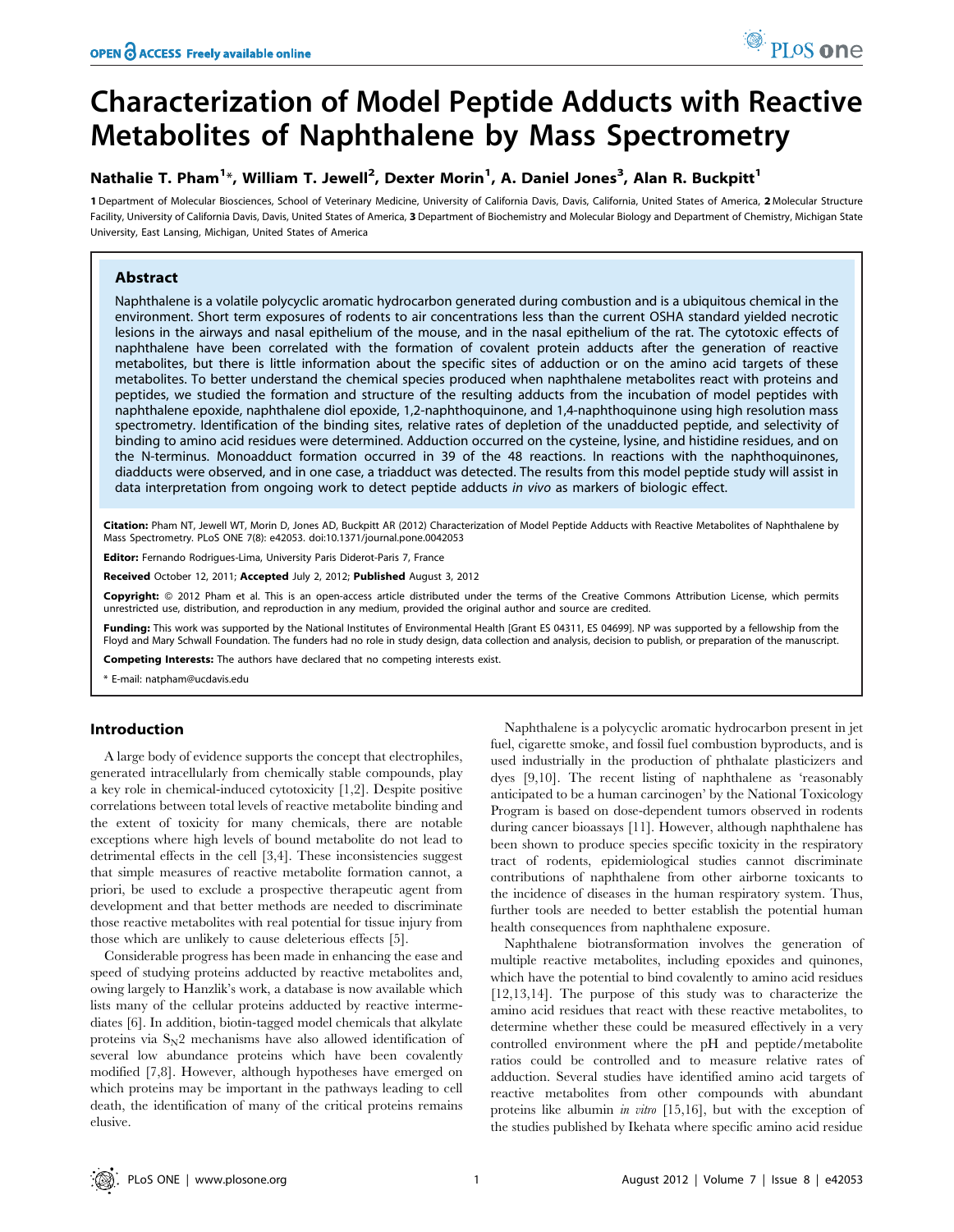adduction sites were identified with thiobenzamide, there is relatively little information available about amino acid targets within whole proteins in vivo [17].

Two of the six model peptide sequences in this study were from proteins previously identified as adducts of naphthalene. The other sequences were selected based on the presence of putative target residues (cysteine, lysine, and histidine) to aid in the technical evaluation of adduction sites in a controlled environment. Rates of modification of these nucleophilic sites would presumably help guide predictions of side chain reactivity for other candidate proteins.

High resolution tandem mass spectrometry (HR-MS/MS) was used to characterize the adducts. These analyses aimed to establish: 1) the binding site for each metabolite, 2) the reactivity of each peptide in different solution conditions, and 3) the affinity of an electrophilic metabolite for more than one nucleophilic site within the same peptide. As demonstrated recently, even with HR-MS, identifying specific adducted amino acid residues on proteins remains challenging [18]. The work described here is part of an ongoing effort to investigate adducted urinary peptides of naphthalene as a means to compare the formation of critical and non-critical protein adducts through signature MS characteristics. Specifically, this model peptide system has furthered our understanding of relevant MS/MS patterns and made possible identifications of adducting moieties and target amino acids in peptides isolated in urine of naphthalene-treated animals. Future comparisons between urinary peptide adduct patterns in susceptible and non susceptible species and exposed humans could be used to assess potential human health consequences of naphthalene exposure.

#### Materials and Methods

#### Reagents

Peptides GRGDSPC, DYKDDDDK, Leucokinin IV (DASFHSWG-NH<sub>2</sub>), as well as fragments from  $\alpha$ -neo-endorphin (YGGFLRKR), protein disulfide isomerase (EFYAPWCG), and actin (EIVRDIKE) were purchased from the American Peptide Company, Inc (Sunnyvale, CA, USA), stored at  $-20^{\circ}$ C, and used without further purification. All peptides yielded a single UV peak (215 nm) as evaluated by the manufacturer using reversed phase HPLC in two solvent systems. ESI/MS was used to demonstrate that peptides were intact. 1,2-Naphthoquinone (1,2-NQ) and 1,4 naphthoquinone (1,4-NQ) were purchased from Sigma-Aldrich (St. Louis, MO, USA), stored at  $-80^{\circ}$ C, and used without further purification.

#### Synthesis of Naphthalene Epoxides

Naphthalene 1,2-epoxide (NO) and naphthalene 1,2-dihydro-1,2-dihydroxynaphthalene-3,4-epoxide (diol epoxide, NDO) were synthesized using methods previously published by Yagi and Jerina and Tsang et al., respectively [19,20]. NO was recrystallized from ethanol to yield white crystals. The concentration of the product in solution was determined by UV absorbance at 268 nm; absence of significant UV absorbance at 309 nm was evidence that the preparation was not contaminated by the primary rearrangement product, 1-naphthol. NDO was recrystallized from chloroform to yield white crystals. Products were redissolved in 99.5% ethanol/ 0.5% triethylamine (epoxide) or ethanol (diol epoxide) and stored at  $-80^{\circ}$ C under argon.

#### Preparation of Naphthalene Metabolite-peptide Adducts

A solution of stock peptide (1 mg/ml, 1 ml) in 0.1M sodium phosphate buffer (pH 8.5 or 7.4) was incubated with the selected metabolite (0.33M, 33 µl) (epoxides in ethanol, naphthoquinones in dimethyl sulfoxide (DMSO)) in a sealed vial under argon. The final concentration of the metabolite was  $9.90 \mu M$ , which was an approximate 10-fold molar excess of metabolite to peptide. The vial was stirred on a vortex mixer for 15 s and then mixed by continuous inversion for 1 h at room temperature. The pH was measured at the beginning and the end of each incubation and remained constant. For control incubations, the metabolite was omitted. The reaction was stopped by the addition of  $10 \mu L$  formic acid (FA). Products were stored at  $-20^{\circ}$ C until further analysis. This procedure was performed with NO, 1,2-NQ, 1,4-NQ, and NDO separately with each of the peptides for a total of 48 incubations.

#### Rates of Adduct Formation and Preferential Binding

To study the rate of peptide modification by metabolite, reactions were performed at pH 8.5 (optimal stability of the naphthalene epoxide toward hydrolysis) in 0.1M sodium phosphate buffer. Products from incubations were analyzed by HR-MS/MS. Basic comparisons between epoxides and quinones were drawn using 1,2-naphthalene epoxide and 1,2-naphthoquinone.

Model peptide adducts were prepared as described above to assess adduct formation by measurement of unadducted peptide depletion. After metabolite addition, aliquots of the reaction were removed and quenched with 10 µl FA at the following time points: 30 sec, 1 min, 2 min, 4 min, and 8 min; an aliquot for the positive control time point at 0 min was also taken. Peptide to metabolite ratios of 1:1 and 1:10 were investigated. Depletion of unadducted peptide was monitored by selective ion monitoring (SIM). These were conducted for GRGDSPC, DYKDDDDK, and DASFHSWG-NH<sub>2</sub> with 1,2-naphthalene epoxide and 1,2naphthoquinone.

To examine preferential binding between the sites of adduction (Cys, Lys, and His) with epoxides and quinones, time course studies were also conducted with all three peptides incubated together with either NO or 1,2-NQ. Aliquots of the reaction were removed and quenched by the addition of FA at the time points: 0 min, 30 sec, 1 min, 2 min, 4 min, and 8 min; aliquots for the control (without metabolite) were taken at each time point.

#### High Resolution Mass Spectrometry Analysis

Samples were analyzed with a LTQ Orbitrap (Thermo Fisher, San Jose, CA) operated in positive mode with an IonMax electrospray ionization source. Compounds were separated by HPLC on a 1 x 50 mm Waters Symmetry  $C_{18}$  column. Mobile phase A was  $0.1\%$  FA/H<sub>2</sub>O and mobile phase B was  $0.1\%$  FA acid/acetonitrile (ACN); initial HPLC gradient conditions were 95% A and 5% B at a flow rate 200  $\mu$ L/min. The gradient was increased linearly from 5% B to 50% B over 25 min, increased to 100% B over the next 3 min, then returned to initial conditions over the last 3 min. The HPLC effluent was monitored in FT mode in the  $m/z 200$  to 1500 range with a spray voltage of 5.00kV, a capillary temperature of  $250^{\circ}$ C, and a capillary voltage of 49V. Collision induced dissociation was utilized to fragment the [M+H]<sup>+</sup> ions. The MS/MS analysis of the peptide adducts was performed with 35% normalized collision energy and the product ions were scanned in the Orbitrap. The resolving power was 30,000 for the full scan MS event and MS/MS events. Data were analyzed with Xcalibur Qual Browser software (Thermo Fisher) and spectra were validated against predicted fragment ions using Protein Prospector (http://prospector.ucsf.edu).

To determine the time course of adduct generation, reactions products were analyzed again as described above with the following modification: instead of a full scan, the protonated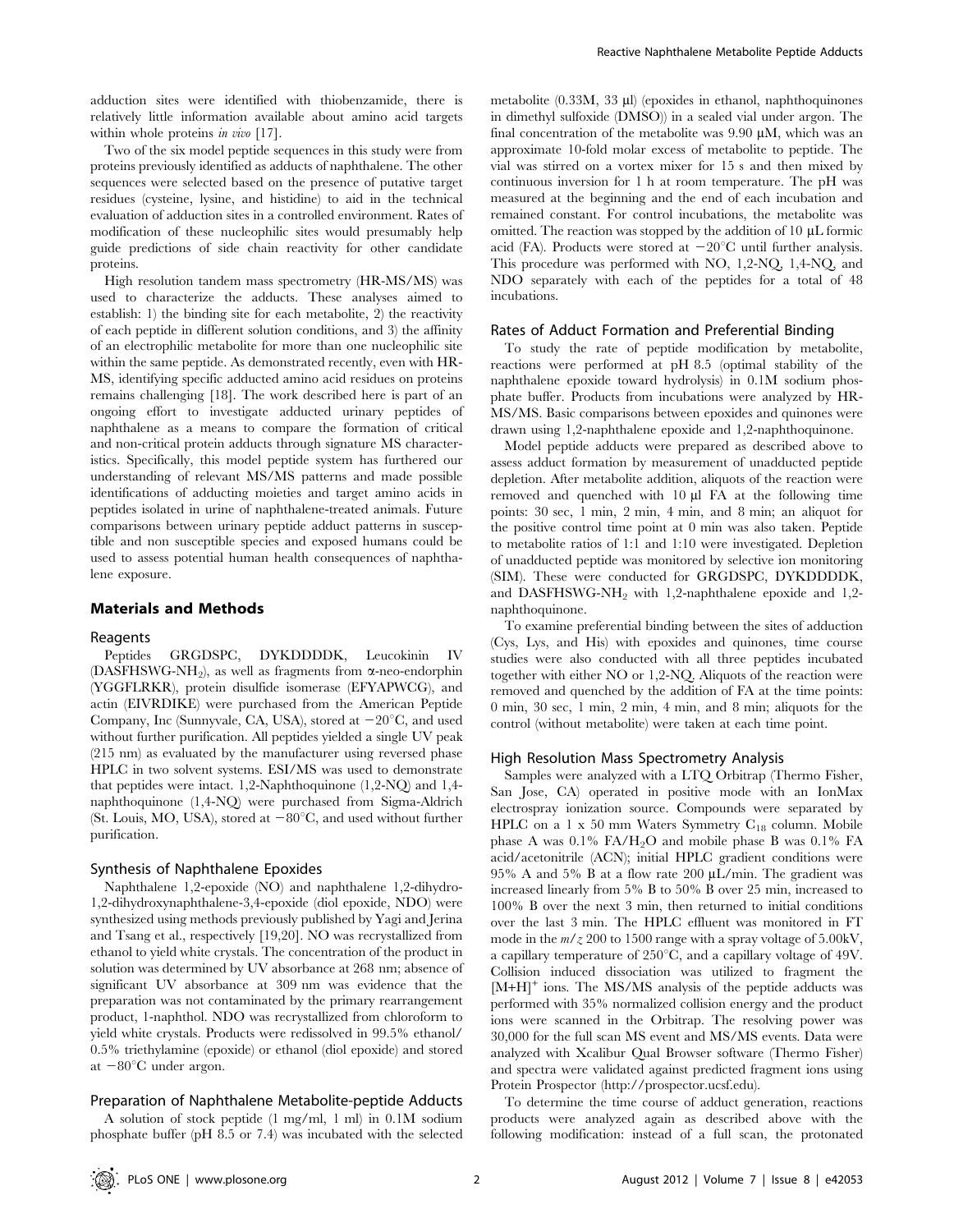peptide adducts were chosen as ions for SIM detection. To look at competitive binding between the amino acid sites, the disappearance of the unadducted peptide was also measured using SIM. Steeper gradients consisting of 95% A and 5% B initially followed by a linear increase to 50% B over 12 min and a final increase to 100% B over the last 3 min were used. Integrations of peptide ion peaks were performed using Xcalibur Qual Browser after optimization of peak integration parameters. Peak detection was by the Genesis algorithm; LC profile trace was by base peak; smoothing was performed using a 15-point smooth, and baselines were subtracted. Although alignment software was not utilized, our samples were relatively pure and SIM was used to focus on target ions in the chromatographic profiles, and the identification and peak integration of peptide ions were unambiguous.

#### Results

#### MS and MS/MS Analysis of Naphthalene Metabolitepeptide Adducts

Six peptides (GRGDSPC, YGGFLRKR, DYKDDDDK, DASFHSWG-NH2, EFYAPWCG, EIVRDIKE) were incubated with the naphthalene metabolites NO, NDO, 1,2-NQ, and 1,4- NQ at pH 7.4 and 8.5. Metabolite structures are given in Figure 1. Adduct identification was achieved by comparing intact masses of the unadducted peptide with the corresponding adducted product and observing the predicted  $[M+H]$ <sup>+</sup> (monoisotopic mass of unmodified peptide + exact mass of metabolite +  $H^+$ ; for NO, the mass of the metabolite was 144.06 Da; for NDO, 178.06 Da; for both the NQs, 158.04 Da (hydroquinone form). Adduct formation was confirmed based on fragment ions in the MS/MS of each adduct. Mass spectral summaries of the b-ion and y-ion series for monoadducts are presented in Tables 1 and 2. The ion series for the diadducts are listed in Table 3. For peptides with adduction at both pH conditions, the product ion spectra were indistinguishable between the two conditions. Masses of the  $[M+H]$ <sup>+</sup> ions of the adducted peptides were found to be in good agreement with the predicted masses (Table S1) and the MS/MS spectra from the reactions are shown in the supplemental data. Nomenclature of fragment ions modified with specific metabolite groups is indicated with the following symbols:  $# = NO$  adduct,  $\Psi = NDO$ adduct,  $\uparrow$  = 1,2-NQ adduct, and  $\circ$  = 1,4-NQ adduct.

#### Naphthalene Epoxide (NO)

When incubations were conducted at pH 8.5, a NO monoadduct was observed to form on GRGDSPC, DYKDDDDK, DASFHSWG-NH<sub>2</sub>, and EFYAPWCG (Table 1). Except for DYKDDDDK, adduction sites on the other three peptides were identified. The cysteine of GRGDSPC was believed to be the site of adduction  $(m/z 835,$  Figure S1). This is supported by the nonadducted  $b_4$  and  $b_5$  ions and the adducted  $y_3^{\#}$  and  $y_4^{\#}$  ions (<sup>#</sup> indicative of the NO adducted forms) observed in the MS/MS spectrum which provide evidence for adduct formation on one of the three C-terminal residues (SPC), with the cysteine anticipated to be the most reactive nucleophile. Based on the MS/MS, proline cannot be excluded as an adduction site, but because cysteine has been shown in the literature to be a highly nucleophilic site with epoxides, it is unlikely that proline was the preferred site in the monoadduct.

The dehydrated ion  $[M+H-H_2O]^+$  at  $m/z$  1139 suggested adduct formation for DYKDDDDK (Fig. S2). Several adducted b-ions (particularly  $b_7^{\#}$  and dehydrated  $b_4^{\#}$  –  $b_6^{\#}$ ) matching theoretical ions one would expect from the product ion spectrum of a NO adduct were observed. Unmodified y- ions were observed and argue for adduction at the N-terminal amino



Figure 1. Metabolite structures and peptide sequences. 1A shows the structures of the reactive metabolites of naphthalene. 1B shows the sequences of the model peptides. Sites of potential adduction by reactive metabolites are circled on the amino acid residues of the sequences.

doi:10.1371/journal.pone.0042053.g001

group. Because  $[b_4^{\#} - H_2O]$  (m/z 648) was the smallest adducted b-ion observed, the site could not be unambiguously identified.

The ion at  $m/z$  1049 was consistent with NO adduction on DASFHSWG-NH<sub>2</sub> (Fig. S3). Adducted  $y^{\#}$ -ions including and greater than  $y_4^{\#}$  as well as adducted b<sup>#</sup>-ions including and greater than  $b_5^{\#}$  indicated that adduction was on the histidine. For EFYAPWCG  $(m/z 1116, Fig. S4)$ , evidence for modification was provided by adducted ions,  $y_4^{\#}$  and  $y_6^{\#}$ , which localized the adduct on one of the four C-terminal amino acids (PWCG) with cysteine anticipated to be the most likely site of adduction. For reactions conducted at pH 7.4, NO adducts were only observed<br>for peptides DASFHSWG-NH<sub>2</sub>, DYKDDDDK, and for peptides DASFHSWG-NH<sub>2</sub>, DYKDDDDK, and EFYAPWCG.

#### Naphthalene Diol Epoxide (NDO)

At pH 8.5, the NDO adducted peptide masses were observed for all the peptides except for EIVRDIKE (Table 1). For GRGDSPC, the modified peptide was observed as  $[M+H]$ <sup>+</sup> at  $m/z$  869 and the MS/MS showed fragment ions  $(y_5^{\psi}$  and  $y_6^{\psi})$ consistent with adduction on cysteine (Figure 2); the lack of adducted b ions supports this assignment. The NDO adduct of YGGFLRKR was observed at  $m/z$  1175 (Fig. S5); the modified  $b_6^{\psi}$  and  $b_7^{\psi}$  and unmodified  $y_6$  and  $y_7$  ions in the MS/MS of the modified parent ion suggested adduction on the N-terminus. Although the C-terminal Arg is a potential site of adduction, there were no modified y-ions in the spectrum. The DYKDDDDK adduct was observed at  $m/z$  1191 (Fig. S6). The lysine at position 3 was believed to be adducted based on the modified  $b_7^{\psi}$ ,  $y_6^{\psi}$ , and  $y_7^{\psi}$  ions (m/z 1045, 913, and 1076, respectively). The adducted mass on DASFHSWG-NH<sub>2</sub> was observed at  $m/z$  1083 (Fig. S7); adduction on the histidine was supported by adducted ions:  $y_4^{\psi}$  –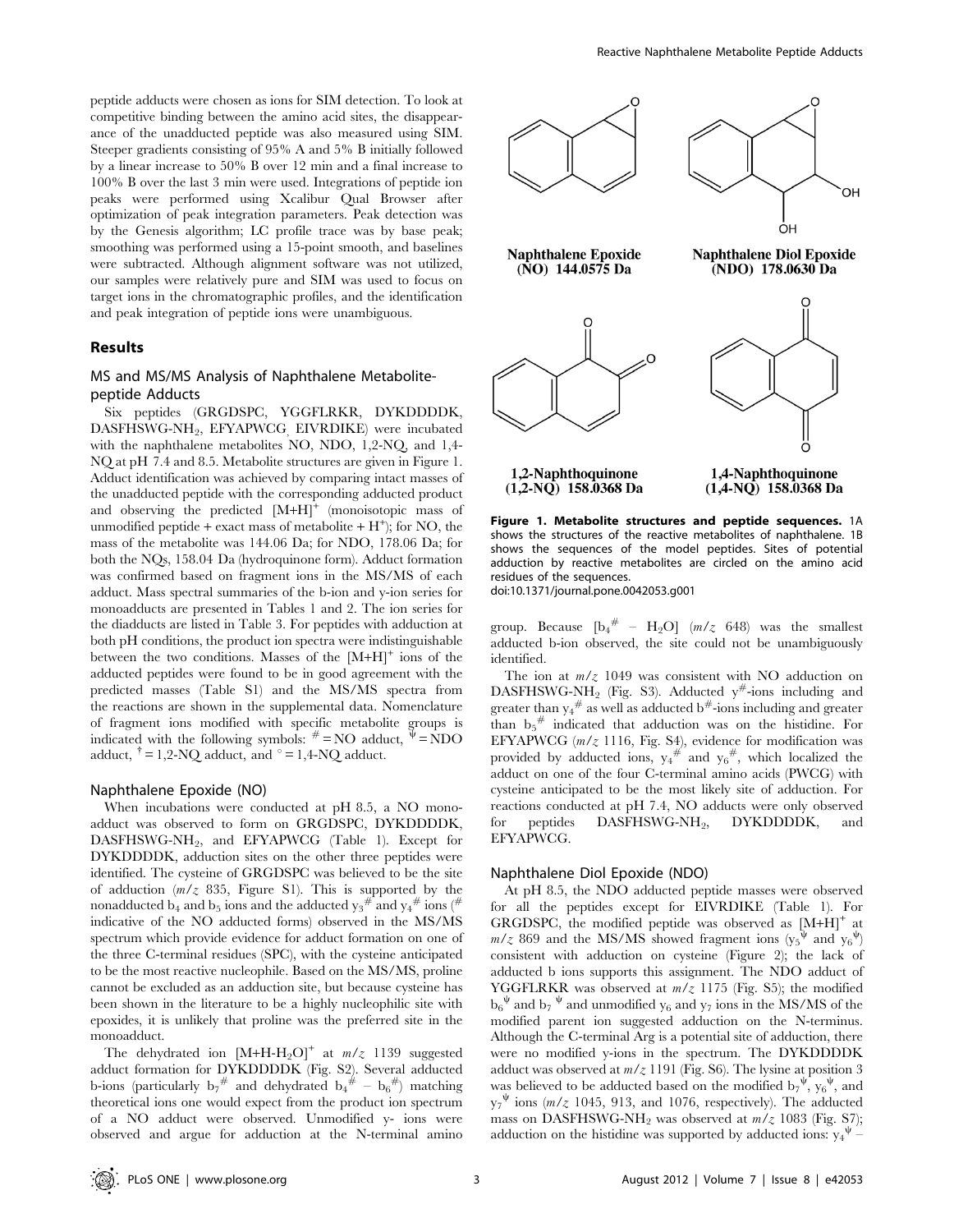Table 1. MS/MS lon series of unmodified and adduct-modified model peptides by naphthalene epoxide (NO) and naphthalene diol epoxide (NDO) at pH 8.5.

| Peptide                  | <b>Modification</b> | Precursor m/z<br>$[M+H]^+$ | b/y-ions detected $a$                                                                                                                                                                                                                                                                                                                                   | Supplemental<br>Figure Ref. b |
|--------------------------|---------------------|----------------------------|---------------------------------------------------------------------------------------------------------------------------------------------------------------------------------------------------------------------------------------------------------------------------------------------------------------------------------------------------------|-------------------------------|
| <b>GRGDSPC</b>           | NO <sup>c</sup>     | 835.34                     | 386.18 (b <sub>4</sub> ), 473.21 (b <sub>5</sub> ), <b>450.17 (y<sub>3</sub><sup>#</sup>), 565.20 (y<sub>4</sub><sup>#</sup>)</b> , 691.28 ([M+H] <sup>+</sup> - X <sup>d</sup> ),<br>817.33 ([M+H] <sup>+</sup> - H <sub>2</sub> O)                                                                                                                    | $\mathbf{1}$                  |
| <b>GRGDSPC</b>           | NDO <sup>e</sup>    | 869.31                     | 271.15 (b <sub>3</sub> ), 386.17 (b <sub>4</sub> ), 473.21 (b <sub>5</sub> ), 570.26 (b <sub>6</sub> ), <b>656.21 (y<sub>5</sub><sup>V</sup>), 812.32 (y<sub>6</sub><sup>V</sup>),</b> Figure 2<br>691.28 ( $[M+H]^{+}$ - X), 851.32 ( $[M+H]^{+}$ - H <sub>2</sub> O)                                                                                  |                               |
| <b>GRGDSPC</b>           | unmodified          | 691.28                     | 214.13 (b <sub>2</sub> ), 271.15 (b <sub>3</sub> ), 386.18 (b <sub>4</sub> ), 473.21 (b <sub>5</sub> ), 570.26 (b <sub>6</sub> ), 306.11 (y <sub>3</sub> ),<br>634.26 $(y_6)$                                                                                                                                                                           | $\mathbf{1}$                  |
| <b>YGGFLRKR</b>          | NO.                 | N/A                        | Precursor mass was not detected. No fragmentation.                                                                                                                                                                                                                                                                                                      | N/A                           |
| <b>YGGFLRKR</b>          | <b>NDO</b>          | 1174.64                    | <b>872.43 (b<sub>6</sub><sup><math>\psi</math></sup>), 1000.53 (b<sub>7</sub><sup><math>\psi</math></sup>), 776.49 (y<sub>6</sub>), 833.51 (y<sub>7</sub>), 996.57 ([M+H]<sup>+</sup>- X),</b><br>1156.62 ([M+H] <sup>+</sup> - H <sub>2</sub> O)                                                                                                       | 5                             |
| <b>YGGFLRKR</b>          | unmodified          | 996.57                     | 538.26 (b <sub>5</sub> ), 694.37 (b <sub>6</sub> ), 712.38 (b <sub>6</sub> + H <sub>2</sub> O), 822.46 (b <sub>7</sub> ), 840.47 (b <sub>7</sub> + H <sub>2</sub> O),<br>303.21 $(y_2)$                                                                                                                                                                 | 5                             |
| <b>DYKDDDDK</b>          | <b>NO</b>           | $H2O$ ) <sup>f</sup>       | 1139.45 ( $[M+H]^+$ - 752.27 (b <sub>6</sub> ), <b>648.26 (b<sub>4</sub><sup>#</sup> - H<sub>2</sub>O), 763.29 (b<sub>5</sub><sup>#</sup> - H<sub>2</sub>O), 878.32</b><br>$(b_6^{\#} - H_2O)$ , 1011.36 $(b_7^{\#})$ , 377.17 $(y_3)$ , 492.19 $(y_4)$ , 607.22 $(y_5)$                                                                                | $\overline{2}$                |
| <b>DYKDDDDK</b>          | <b>NDO</b>          | 1191.47                    | <b>1045.36 (b<sub>7</sub><sup><math>\psi</math></sup>)</b> , 492.19 (y <sub>4</sub> ), 607.22 (y <sub>5</sub> ), <b>913.38 (y<sub>6</sub><sup><math>\psi</math></sup>), 1076.44 (y<sub>7</sub><sup><math>\psi</math></sup>),</b><br>1013.41 ( $[M+H]^{+}$ - X), <b>1173.45 (<math>[M+H]^{+}</math>- H<sub>2</sub>O)</b>                                 | 6                             |
| <b>DYKDDDDK</b>          | unmodified          | 1013.41                    | 407.19 (b <sub>3</sub> ), 522.22 (b <sub>4</sub> ), 637.25 (b <sub>5</sub> ), 752.27 (b <sub>6</sub> ), 867.30(b <sub>7</sub> ), 377.17 (y <sub>3</sub> ),<br>492.19 (y <sub>4</sub> ), 607.22 (y <sub>5</sub> ), 735.33 (y <sub>6</sub> ), 898.38 (y <sub>7</sub> )                                                                                    | 2,6                           |
| DASFHSWG-NH <sub>2</sub> | <b>NO</b>           | 1049.45                    | 702.29 ( $b_5$ <sup>#</sup> ), 789.32 ( $b_6$ <sup>#</sup> ), 975.40 ( $b_7$ <sup>#</sup> ), 629.28 ( $y_4$ <sup>#</sup> ),<br>776.35 ( $y_5$ <sup>#</sup> ), 863.38 ( $y_6$ <sup>#</sup> ), 934.42 ( $y_7$ <sup>#</sup> ), 905.39 ([M+H] <sup>+</sup> - X), 1031.43<br>$([M+H]^+$ - H <sub>2</sub> O)                                                  | 3                             |
| DASFHSWG-NH <sub>2</sub> | <b>NDO</b>          | 1083.45                    | 736.29 (b <sub>5</sub> <sup><math>\psi</math></sup> ), 823.32 (b <sub>6</sub> <sup><math>\psi</math></sup> ), 1009.40 (b <sub>7</sub> $\psi$ ), 663.29 (y <sub>4</sub> $\psi$ ), 810.35 (y <sub>5</sub> $\psi$ ),<br>897.39 ( $y_6^{\psi}$ ), 968.42 ( $y_7^{\psi}$ ), 905.39 ([M+H] <sup>+</sup> - X), 1065.44 ([M+H] <sup>+</sup> - H <sub>2</sub> O) | $\overline{7}$                |
| DASFHSWG-NH <sub>2</sub> | unmodified          | 905.39                     | 558.23 (b <sub>5</sub> ), 645.26 (b <sub>6</sub> ), 831.34 (b <sub>7</sub> ), 485.22 (y <sub>4</sub> ), 719.33 (y <sub>6</sub> ), 790.36 (y <sub>7</sub> )                                                                                                                                                                                              | 3,7                           |
| <b>EFYAPWCG</b>          | <b>NO</b>           | 1116.50                    | 606.26 ( $y_4^{\#}$ ), 840.36 ( $y_6^{\#}$ ), 972.39 ([M+H] <sup>+</sup> - X), 1098.43([M+H] <sup>+</sup> - H <sub>2</sub> O)                                                                                                                                                                                                                           | $\overline{4}$                |
| <b>EFYAPWCG</b>          | <b>NDO</b>          | 1150.46                    | 794.35 (b <sub>6</sub> ), <b>640.24 (y<sub>4</sub><sup><math>\psi</math></sup>)</b> , <b>711.28 (y<sub>5</sub><sup><math>\psi</math></sup>) 874.34 (y<sub>6</sub><sup><math>\psi</math></sup>), 1021.41 (y<sub>7</sub><sup><math>\psi</math></sup>),</b><br>1132.43 ( $[M+H]^{+}$ - H <sub>2</sub> O)                                                   | 8                             |
| <b>EFYAPWCG</b>          | unmodified          | 972.39                     | 511.22(b <sub>4</sub> ), 608.27 (b <sub>5</sub> ), 794.35 (b <sub>6</sub> ), 897.36 (b <sub>7</sub> ), 462.18 (y <sub>4</sub> ), 533.22 (y <sub>5</sub> ),<br>696.28 $(y_6)$                                                                                                                                                                            | 4,8                           |
| <b>EIVRDIKE</b>          | <b>NO</b>           | N/A                        | Precursor mass was not detected. No fragmentation.                                                                                                                                                                                                                                                                                                      | N/A                           |
| <b>EIVRDIKE</b>          | <b>NDO</b>          | N/A                        | Precursor mass was not detected. No fragmentation.                                                                                                                                                                                                                                                                                                      | N/A                           |
| <b>EIVRDIKE</b>          | unmodified          | 1001.56                    | 498.30 (b <sub>4</sub> ),613.33 (b <sub>5</sub> ), 854.51 (b <sub>7</sub> ), 983.55 ([M+H] <sup>+</sup> - H <sub>2</sub> O - X)                                                                                                                                                                                                                         | 14                            |

Product ion spectra for adducted peptides were indistinguishable between both pH conditions; more products were observed at pH 8.5 therefore ions series for the products at this pH was given.

<sup>a</sup>Observed signals assigned as b- or y- ions are listed. The bold b- and y- ions represent ions modified by the naphthalene epoxides.

**bReference to detailed supplemental spectra corresponding to the appropriate ion series.** 

The modifications are naphthalene epoxide (mass  $+144.06$  Da).

<sup>d</sup>In the fragment ion signals, X represents the mass of the adduct.

<sup>e</sup> The modifications are naphthalene diol epoxide (mass +178.06 Da).<br>fIDYKDDDDK LAIOLwas observed in the debydsted form: frament

[DYKDDDDK + NO] was observed in the dehydrated form; fragmentation confirmed the adduct.

doi:10.1371/journal.pone.0042053.t001

 $y_7$ <sup> $\psi$ </sup> and  $b_5^{\psi} - b_7^{\psi}$ . For EFYAPWCG, the adducted [M+H]<sup>+</sup> was observed at  $m/z$  1150 and supported by adducted ions  $y_4^{\psi}$  -  $y_7^{\psi}$ (Fig. S8). For incubations at pH 7.4, ions consistent with adduct formation were only observed for DASFHSWG-NH<sub>2</sub>, DYKDDDDK, and EFYAPWCG.

#### 1,2-Naphthoquinone (1,2-NQ)

1,2-NQ formed adducts with all peptides in incubations conducted at pH 7.4 and 8.5 (Table 2). Diadducts were observed for all reactions conducted at both pH conditions except for YGGFLRKR and EIVRDIKE, which only formed monoadducts (Table 3). The  $[M+H]^+$  ion at  $m/z$  849 in the MS spectrum was consistent with adduct formation on GRGDSPC with support for adduction on one of the two C-terminal residues by adducted ion  $y_2$ <sup>†</sup> (Fig. S9A). The diadduct of GRGDSPC was observed at  $m/z$ 1007 and confirmed with monoadducted ions:  $b_4$ <sup>†</sup>,  $b_5$ <sup>†</sup>, and  $y_6$ <sup>†</sup>

 $(m/z)$  544, 631, and 792) (Table 3, Fig. S9B), consistent with modification on the C-terminal cysteine and N-terminal amino group. A triadduct also was observed for this peptide at  $m/z$  1165. MS/MS fragmentation showed the dominant fragment corresponding to neutral loss of two NQ groups and two hydrogen atoms. Monoadducted  $b_4$ <sup>†</sup> and  $b_5$ <sup>†</sup>, and a diadducted  $y_6$ <sup>††</sup> suggested that the proline and N-terminal glycine were both adduction sites. For YGGFLRKR, the product ion spectrum of the adducted mass yielded N-terminal fragment ions matching theoretical b-ions as would be expected from a 1,2-NQ monoadduct (Fig. S10); adducted ions  $b_4$  and  $b_6$  confirmed adduction at the N-terminal tyrosine. For peptide DYKDDDDK, formation of a monoadduct was supported by  $[M+H]^+ m/z$  1171 (Fig. S11), with adducted N-terminal ions  $b_3^{\dagger} - b_7^{\dagger}$  and C-terminal ions  $y_6^{\dagger}$  and  $y_7^{\dagger}$ , indicating adduction at the lysine at position 3. Fragmentation of the diadduct parent ion at  $m/z$  1329 produced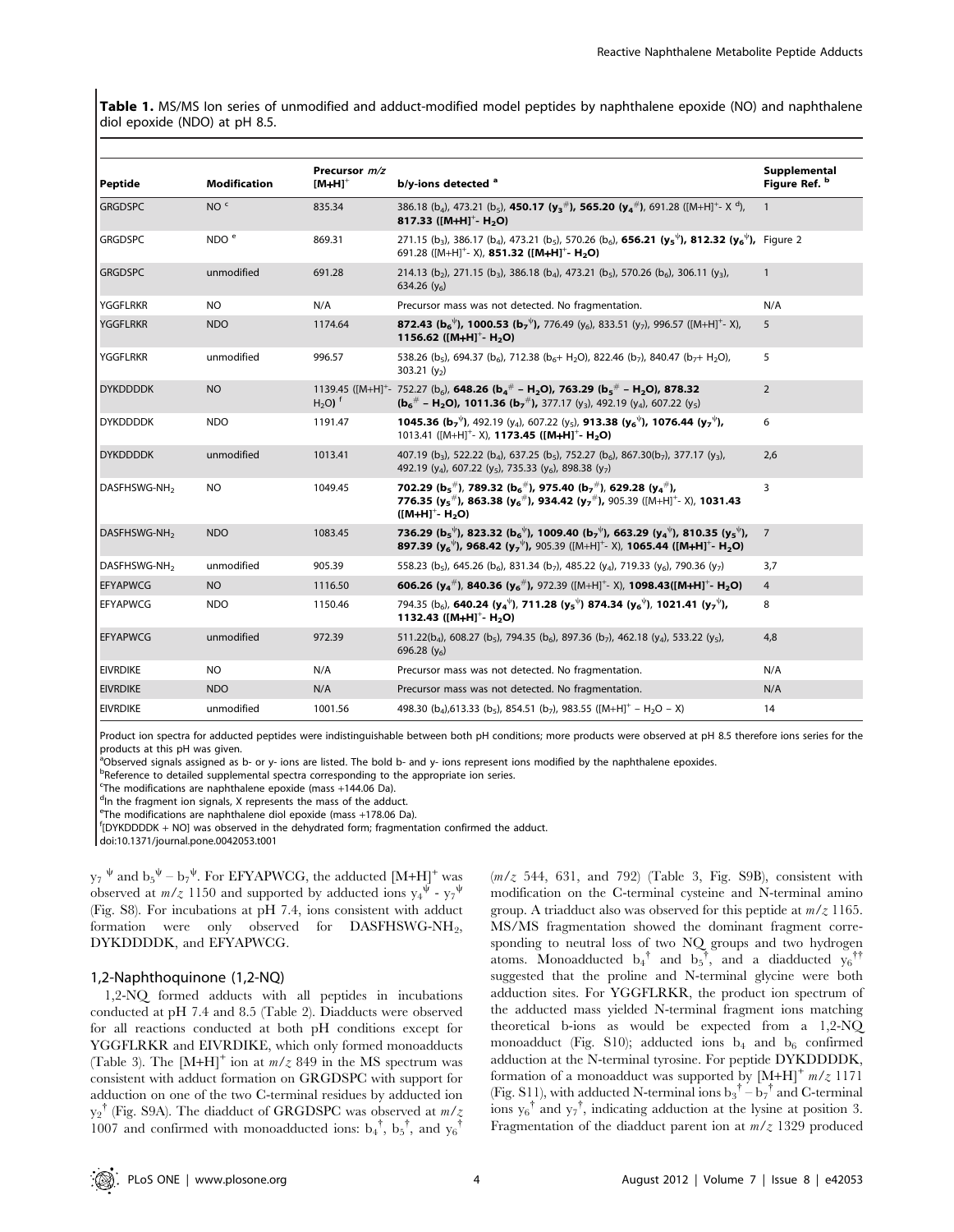Table 2. MS/MS Ion series of unmodified and adduct-modified model peptides by 1,2-naphthoquinone (1,2-NQ) and 1,4naphthoquinone (1,4-NQ) at pH 8.5.

| Peptide                  | <b>Modification</b>   | $m/z$ [M+H] <sup>+</sup> | b/y-ions detected <sup>a</sup>                                                                                                                                                                                                                                                                                                                                                                                                    | Supplemental<br>Figure Ref. b |
|--------------------------|-----------------------|--------------------------|-----------------------------------------------------------------------------------------------------------------------------------------------------------------------------------------------------------------------------------------------------------------------------------------------------------------------------------------------------------------------------------------------------------------------------------|-------------------------------|
| <b>GRGDSPC</b>           | $1.2-NOc$             | 849.32 <sup>d</sup>      | 386.18 (b <sub>4</sub> ), 473.21 (b <sub>5</sub> ), 570.26 (b <sub>6</sub> ), <b>377.12 (y<sub>2</sub><sup>†</sup>), 792.30 (y<sub>6</sub><sup>†</sup>)</b> ,<br>691.28 ([M+H] <sup>+</sup> - X <sup>e</sup> ), <b>831.29 ([M+H]<sup>+</sup>- H<sub>2</sub>O), 849.32 ([M+H]<sup>+</sup>)</b>                                                                                                                                     | 9                             |
| <b>GRGDSPC</b>           | $1,4-NQ$ <sup>f</sup> | 849.32                   | 271.15(b <sub>3</sub> ), 386.18 (b <sub>4</sub> ), 473.21 (b <sub>5</sub> ), 570.26 (b <sub>6</sub> ), <b>377.11 (y<sub>2</sub><sup>o</sup>),</b><br>464.15 ( $y_3^{\circ}$ ), 831.30 ([M+H] <sup>+</sup> - H <sub>2</sub> O)                                                                                                                                                                                                     | 15                            |
| <b>GRGDSPC</b>           | unmodified            | 691.28                   | 214.13 (b <sub>2</sub> ), 271.15 (b <sub>3</sub> ), 386.18 (b <sub>4</sub> ), 473.21 (b <sub>5</sub> ), 570.26 (b <sub>6</sub> ),<br>306.11 $(y_3)$ , 634.26 $(y_6)$                                                                                                                                                                                                                                                              | 1 <sup>9</sup>                |
| <b>YGGFLRKR</b>          | 1,2-NQ                | 1154.61                  | 583.22 ( $\mathbf{b}_4$ <sup>†</sup> ), 852.40 ( $\mathbf{b}_5$ <sup>†</sup> ), 980.50 ( $\mathbf{b}_7$ <sup>†</sup> ), 719.47 ( $y_5$ ), 776.49 ( $y_6$ ),<br>833.51 (y <sub>7</sub> ), 996.57 (M+H] <sup>+</sup> - X), <b>1136.59 ([M+H]<sup>+</sup>- H<sub>2</sub>O)</b>                                                                                                                                                       | 10                            |
| <b>YGGFLRKR</b>          | 1,4-NQ                | 1154.61                  | 538.26 (b <sub>5</sub> ), <b>583.22 (b<sub>4</sub>°), 852.41 (b<sub>6</sub>°), 980.50 (b<sub>7</sub>°), 719.47 (y<sub>5</sub>),</b><br>776.49 (y <sub>6</sub> ), 833.51 (y <sub>7</sub> ), 996.58 ([M+H] <sup>+</sup> - X), <b>1136.60 ([M+H]<sup>+</sup>- H<sub>2</sub>O)</b>                                                                                                                                                    | 16                            |
| <b>YGGFLRKR</b>          | unmodified            | 996.57                   | 538.26 ( $b_5$ ), 694.37 ( $b_6$ ), 822.46 ( $b_7$ ), 303.21 ( $y_2$ )                                                                                                                                                                                                                                                                                                                                                            | 9,16                          |
| <b>DYKDDDDK</b>          | $1,2-NQ$              | 1171.44                  | 565.23 ( $b_3$ <sup>†</sup> ), 680.26 ( $b_4$ <sup>†</sup> ), 795.28 ( $b_5$ <sup>†</sup> ), 910.31 ( $b_6$ <sup>†</sup> ),<br><b>1025.34 (b<sub>7</sub><sup>†</sup>),</b> 377.17 (y <sub>3</sub> ), 492.19 (y <sub>4</sub> ), 607.22 (y <sub>5</sub> ), <b>893.35 (y<sub>6</sub><sup>†</sup>),</b><br>1056.40 $(y_7^{\dagger})$ , 1153.42 ([M+H] <sup>+</sup> - H <sub>2</sub> O)                                                | 11                            |
| <b>DYKDDDDK</b>          | 1,4-NQ                | 1171.44                  | 752.27 (b <sub>6</sub> ), <b>565.21 (b<sub>3</sub><sup>o</sup>), 680.24 (b<sub>4</sub><sup>o</sup>), 795.27 (b<sub>5</sub><sup>o</sup>), 910.29 (b<sub>6</sub><sup>o</sup>),</b><br><b>1025.32 (b<sub>7</sub><sup>o</sup>)</b> , 377.17 (y <sub>3</sub> ), 492.19 (y <sub>4</sub> ), 607.22 (y <sub>5</sub> ), <b>893.35 (y<sub>6</sub><sup>o</sup>)</b> ,<br>1056.40 ( $y_7$ °), 1153.40 ([M+H] <sup>+</sup> - H <sub>2</sub> O) | Figure 3                      |
| <b>DYKDDDDK</b>          | unmodified            | 1013.41                  | 407.19 (b <sub>3</sub> ), 522.22 (b <sub>4</sub> ), 637.25 (b <sub>5</sub> ), 752.27 (b <sub>6</sub> ), 867.30(b <sub>7</sub> ),<br>377.17 (y <sub>3</sub> ), 492.19 (y <sub>4</sub> ), 607.22 (y <sub>5</sub> ), 735.33 (y <sub>6</sub> ), 898.38 (y <sub>7</sub> )                                                                                                                                                              | 2.6 <sup>h</sup>              |
| DASFHSWG-NH <sub>2</sub> | $1,2-NQ$              | 1063.42                  | 716.26 ( $b_5^{\dagger}$ ), 803.30 ( $b_6^{\dagger}$ ), 989.38 ( $b_7^{\dagger}$ ), 877.36 ( $y_6^{\dagger}$ ),<br>948.40 $(y_7^{\dagger})$ , 1045.41 ([M+H] <sup>+</sup> - H <sub>2</sub> O)                                                                                                                                                                                                                                     | 12                            |
| DASFHSWG-NH <sub>2</sub> | $1,4-NQ$              | 1063.42                  | 716.27 ( $b_5^{\circ}$ ), 803.29 ( $b_6^{\circ}$ ), 989.38 ( $b_7^{\circ}$ ), 877.36 ( $y_6^{\circ}$ ),<br>948.39 ( $y_7^{\circ}$ ), 1045.40 ([M+H] <sup>+</sup> - H <sub>2</sub> O)                                                                                                                                                                                                                                              | 17                            |
| DASFHSWG-NH <sub>2</sub> | unmodified            | 905.39                   | 558.23 (b <sub>5</sub> ), 645.26 (b <sub>6</sub> ), 831.34 (b <sub>7</sub> ), 485.22 (y <sub>4</sub> ), 719.33 (y <sub>6</sub> ), 790.36 (y <sub>7</sub> )                                                                                                                                                                                                                                                                        | $3.7^{\text{ i}}$             |
| <b>EFYAPWCG</b>          | $1,2-NQ$              | 1130.43                  | 608.27 (b <sub>5</sub> ), <b>620.22 (y<sub>4</sub><sup>†</sup>), 691.25 (y<sub>5</sub><sup>†</sup>), 854.32 (y<sub>6</sub><sup>†</sup>),</b><br>1112.41 ( $[M+H]$ <sup>+</sup> - H <sub>2</sub> O)                                                                                                                                                                                                                                | 13                            |
| l EFYAPWCG               | 1,4-NQ                | 1130.43                  | 620.22 $(y_4^{\circ})$ , 691.25 $(y_5^{\circ})$ , 854.32 $(y_6^{\circ})$ , 1055.40 $(b_7^{\circ})$                                                                                                                                                                                                                                                                                                                                | 18                            |
| <b>EFYAPWCG</b>          | unmodified            | 972.39                   | 511.22(b <sub>4</sub> ), 608.27 (b <sub>5</sub> ), 794.35 (b <sub>6</sub> ), 897.36 (b <sub>7</sub> ), 462.18 (y <sub>4</sub> ),<br>533.22 ( $y_5$ ), 696.28 ( $y_6$ )                                                                                                                                                                                                                                                            | 4,8                           |
| <b>EIVRDIKE</b>          | 1,2-NQ                | 1159.59                  | 504.27 (y <sub>4</sub> ), <b>656.34 (b<sub>4</sub><sup>†</sup>), 771.37 (b<sub>5</sub><sup>†</sup>), 1012.55 (b<sub>7</sub><sup>†</sup>),</b><br>1141.58 ( $[M+H]^{+}$ - H <sub>2</sub> O)                                                                                                                                                                                                                                        | 14                            |
| <b>EIVRDIKE</b>          | $1,4-NQ$              | 1159.59                  | 500.24 ( $b_3^{\circ}$ ), 771.37 ( $b_5^{\circ}$ ), 1141.58 ([M+H] <sup>+</sup> - H <sub>2</sub> O)                                                                                                                                                                                                                                                                                                                               | 19                            |
| <b>EIVRDIKE</b>          | unmodified            | 1001.56                  | 498.30 (b <sub>4</sub> ),613.33 (b <sub>5</sub> ), 854.51 (b <sub>7</sub> ), 983.55 ([M+H] <sup>+</sup> - H <sub>2</sub> O - X)                                                                                                                                                                                                                                                                                                   | 14, 19                        |

<sup>a</sup>Product ion spectra for adducted peptides were indistinguishable between both pH conditions; more products were observed at pH 8.5 therefore ions series for the products at this pH was given. Observed signals assigned as b- or y- ions are listed. The bold b- and y- ions represent the adduct-modified ions by the naphthoquinones. Reference to detailed supplemental data spectra corresponding to the appropriate ion series.

The modifications are  $1,2$ -naphthoquinone (mass +158.04).

<sup>d</sup>The adducted masses were observed from peptide-metabolite incubations performed at both pHs; spectra obtained from products formed at pH 8.5 are given.

<sup>e</sup>In the detected fragment ion signals, X represents the mass of the adduct.

<sup>f</sup>The modifications are 1,4-naphthoquinone (mass +158.04).

g,h,iThe spectrum for these unmodified peptides are referenced to in the supplemental figures for the epoxide adducts, not the quinone adducts.

doi:10.1371/journal.pone.0042053.t002

diadducted fragment ions  $b_6$ <sup>††</sup> and  $b_7$ <sup>††</sup>, however the lack of abundant fragments prevented more specific adduct localization; the unmodified  $y_5$  suggested adduct formation on one of the three N-terminal amino acids. The CID spectrum showed fragment ions consistent with loss of 2 NQ groups plus a hydrogen atom  $(m/z)$ 1013) and the doubly adducted fragment at  $m/z$  1068 (b<sub>6</sub><sup>††</sup> - H).

The monoadduct and diadduct masses for DASFHSWG-NH<sub>2</sub> were observed at  $m/z$  1063 and  $m/z$  1221, respectively (Fig. S12). Histidine was confirmed as the site of adduction based on the adducted  $b_5^{\dagger}$ -  $b_7^{\dagger}$ ,  $y_6^{\dagger}$ , and  $y_7^{\dagger}$  ions in the MS/MS of the monoadduct. A comparison of the CID spectra between the monoadduct and diadduct showed a mass shift of 158Da (mass of 1,2-NQ) on the  $b_5^{\dagger}$  and  $b_6^{\dagger}$  ions in the MS/MS of the diadduct, suggesting a second adduction at the N-terminus or diadduct formation on the histidine. Peptide EFYAPWCG formed

a monoadduct at  $m/z$  1130 and  $y_4^{\dagger} - y_6^{\dagger}$  ( $m/z$  620, 691, and 854, respectively) supported adduction on the cysteine (Fig. S13). No ions corresponding to unmodified N-terminal b-series were observed to provide further supporting evidence. The diadduct mass at  $m/z$  1288 was supported by a diadducted  $y_4$ <sup>††</sup> ion in the MS/MS. EIVRDIKE formed a monoadduct  $([M+H]^{+}$  at  $m/z$ 1159) and MS/MS fragments suggested the adduct formed on one of the four amino acids closest to the N-terminus based on  $b_4^{\dagger}$ ,  $b_5^{\dagger}$ , and  $b_7$ <sup>†</sup> fragments (Fig. S14). An unmodified y<sub>7</sub> supports adduct formation at the N-terminal amino group.

#### 1,4-Naphthoquinone (1,4-NQ)

Adducted masses were observed for all the peptides from reactions conducted at both pHs (Table 2). Diadducts were observed on all peptides except for YGGFLRKR and EIVRDIKE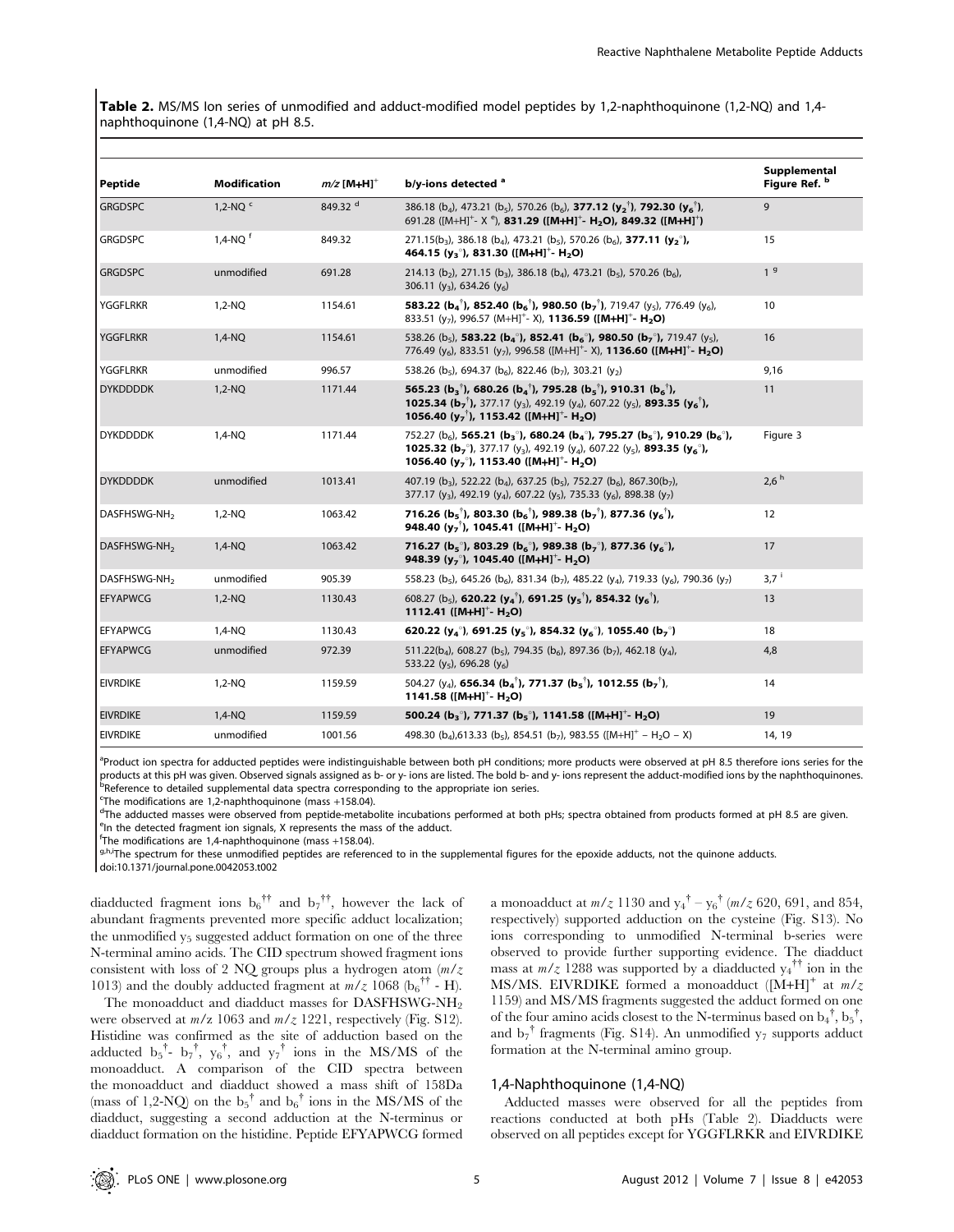Table 3. MS/MS Ion series of diadducted model peptides by naphthoquinones at pH 8.5.

| Peptide                  | <b>Modification</b>   | Precursor $m/z$<br>$IM+HI^+$ | lons Detected <sup>a</sup>                                                                                                                                                                                                | Supplemental<br>Figure Ref. <sup>b</sup> |
|--------------------------|-----------------------|------------------------------|---------------------------------------------------------------------------------------------------------------------------------------------------------------------------------------------------------------------------|------------------------------------------|
| <b>GRGDSPC</b>           | 1.2-NO $\degree$      | 1007.35 <sup>d</sup>         | 544.22 $(b_4^{\dagger})^e$ , 631.25 $(b_5^{\dagger})$ , 792.30 $(y_6^{\dagger})$ , 989.36<br>$([M+H]^+ - H_2O + X^9)$                                                                                                     | 9                                        |
| <b>GRGDSPC</b>           | $1,4-NQ$ <sup>t</sup> | 1007.35                      | 728.29 $(b_6)^e$ , 639.28 $(y_4)$ , 989.35 $([M+H]^+$ - H <sub>2</sub> O +X)                                                                                                                                              | 15                                       |
| <b>DYKDDDDK</b>          | $1.2-NO$              | 1329.47                      | <b>1068.35 (b<sub>6</sub><sup>††</sup>), <b>1183.37 (b</b><sub>7</sub><sup>††</sup>), 607.33 (y<sub>5</sub>), 1013.41 ([M+H]<sup>+</sup>- X),</b><br>1311.46 ( $[M+H]^{+}$ - H <sub>2</sub> O +X)                         | 11                                       |
| <b>DYKDDDDK</b>          | 1,4-NQ                | 1329.47                      | 752.27 (b <sub>6</sub> ), 867.30 (b <sub>7</sub> ), 1013.40 ([M+H] <sup>+</sup> -X)                                                                                                                                       | Not shown                                |
| DASFHSWG-NH <sub>2</sub> | $1,2-NQ$              | 1221.46                      | 874.31 ( $b_5$ <sup>††</sup> ), 961.34 ( $b_6$ <sup>††</sup> ), 643.26 ( $y_4$ <sup>†</sup> ), 790. 33 ( $y_5$ <sup>†</sup> ),<br>905.39 ( $[M+H]^{+}$ - X), <b>1203.45 (<math>[M+H]^{+}</math> - H<sub>2</sub>O + X)</b> | 12                                       |
| DASFHSWG-NH <sub>2</sub> | $1.4-NO$              | 1221.46                      | 961.34 ( $b_6$ <sup>††</sup> ), 1147.42 ( $b_7$ <sup>††</sup> ), 643.26 ( $y_4$ <sup>†</sup> ), 790.36 ( $y_5$ <sup>†</sup> ),<br>905.39 ( $[M+H]^{+}$ - X), <b>1203.45 ([M+H]<sup>+</sup> - H<sub>2</sub>O + X)</b>      | 17                                       |
| <b>EFYAPWCG</b>          | $1.2-NO$              | 1288.47                      | 620.22 $(y_4^{\dagger})$ , 1270.45 $([M+H]^+$ - H <sub>2</sub> O + X)                                                                                                                                                     | 13                                       |
| <b>EFYAPWCG</b>          | 1,4-NQ                | 1288.47                      | 794.35 (b <sub>6</sub> ), <b>1213.4340 (b<sub>7</sub><sup>††</sup>), 778.26 (y<sub>4</sub><sup>††</sup>), 849.29 (y<sub>5</sub><sup>††</sup>),</b><br>1012.36 $(y_6^{\dagger\dagger})$                                    | 18                                       |

Product ion spectra for adducted peptides were indistinguishable between both pH conditions; more products were observed at pH 8.5 therefore ions series for the products at this pH was given.

<sup>a</sup>Observed signals assigned as b- or y- ions for the diadducts are listed.

<sup>b</sup>Reference to detailed spectra corresponding to the appropriate ion series.

<sup>c</sup>The modifications are 1.2-naphthoguinone (monoadduct mass +158.04).

<sup>c</sup>The modifications are 1,2-naphthoquinone (monoadduct mass +158.04).<br><sup>d</sup>The adducted masses were observed in incubations performed at both pHs; data are from pH 8.5 incubations.

elons in bold represent modification by a naphthoquinone. A bold b- or y- represents a monoadducted ion. Some of the diadduct MS/MS spectra had monoadduct fragment ions present that were absent in the monoadduct MS/MS spectra.

f The modifications are 1,4-naphthoquinone (monoadduct mass +158.04).<br><sup>g</sup> the detected fragment ion signals. Y represents the mass of the add

 $9$ In the detected fragment ion signals, X represents the mass of the adduct

doi:10.1371/journal.pone.0042053.t003

which lack the softer nucleophilic Cys and His side chains (Table 3). An adducted mass for GRGDSPC was observed at  $m/z$ 849 (Fig. S15). Adducted y-ions ( $y_2^\circ$  and  $y_3^\circ$ ) and an absence of adducted b-ions established cysteine as the adduction site. A diadduct mass was observed at  $m/z$  1007, but with the exception of  $b_6^\circ$ , there was a lack of adducted ions which precludes precise assignment of the site of adduction for the 1,4-NQ. The YGGFLRKR adduct was observed at  $m/z$  1155 (Fig. S16) and modified b-ions  $(b_4^{\circ}, b_6^{\circ},$  and  $b_7^{\circ})$  along with unmodified y-ions  $(y_5-y_7)$  supported adduction at the N-terminus. The adducted mass for DYKDDDDK at  $m/z$  1171 was supported by adducted ions  $b_3^\circ - b_7^\circ$  and  $y_6^\circ$  and  $y_7^\circ$ , indicating adduction on the lysine at position 3 (Figure 3). The mass of the diadduct was observed at  $m/z$  1327 (not shown). The mass of the DASFHSWG-NH<sub>2</sub> adduct was observed at  $m/z$  1063 (Fig. S17); based on the  $b_5^{\circ}$ - $b_7^{\circ}$  and  $y_6^{\circ}$ and  $y_7$ <sup>o</sup> ions, the adduction site was the histidine. An ion corresponding to a diadduct  $(m/z \ 1221)$  was observed and confirmed by monoadducted ions  $y_4^\circ$  and  $y_5^\circ$ , and diadducted ions  $b_6^{\circ\circ}$  and  $b_7^{\circ\circ}$ . Peptide EFYAPWCG yielded a monoadduct with 1,4-NQ at  $m/z$  1130 and adduction onto the cysteine was confirmed by ions  ${y_4}^\circ - {y_6}^\circ$  and  ${b_7}^\circ$  (Fig. S18). The diadduct mass was observed at  $m/z$  1288 and confirmed by diadducted ions  $y_4^{\circ\circ}$ –  $y_6^{\circ\circ}$  and  $b_7^{\circ\circ}$ , suggestive of two adduct groups on Cys. The mass of EIVRDIKE adduct was observed at  $m/z$  1160. The lack of detectable y-ions precluded definitive determination of the adduction site, but the CID spectrum revealed adducted ions  $b_3$ <sup>o</sup> and  $b_5$ <sup>o</sup> (Fig. S19), which argues for adduction at the Nterminus.

#### Rates of Adduct Formation with Naphthalene Epoxide and Naphthoquinone

Qualitative measurements of the rates of adduct formation were made by monitoring the change in peak area for each unadducted peptide ion over time. Peptides investigated were GRGDSPC,

DYKDDDDK, and DASFHSWG-NH<sub>2</sub> and these showed linear responses within the range of concentrations used in the incubations (Fig S20); standards were diluted to obtain on scale signals. Control incubations measured unadducted peptide concentrations in the absence of metabolites and these data showed a slight loss of GRGDSPC over 8 min  $(~15\%$  decrease), while DASFHSWG-NH<sub>2</sub> and DYKDDDDK remained relatively the same, with a decrease of about 3.6% from the original area during the 8 min incubation (Fig. S21).

For GRGDSPC, where cysteine was the target, the 1:1 and 1:10 (peptide: metabolite) incubations with NO resulted in very similar losses of unadducted peptide after 8 min (Fig. 4A). The 1:10 incubation had a faster rate of peptide depletion overall, but by 8 min, both incubations had approximately 70% of unadducted peptide remaining. As stated above, approximately 15% of GRGDSPC was lost in control incubations. In comparison, there was a significant difference in signal loss from the unadducted peptide between the 1:1 and 1:10 peptide:metabolite incubations with NQ. After 8 minutes, while the unadducted peptide ion in the 1:1 incubation had decreased to about 40% of the original area, the ion in the 1:10 incubation had decreased to less than 20%. The hydrolysis of NQ may have accounted for this slowing in rate.

For DYKDDDDK, where lysine was the target residue, the 1:10 peptide:metabolite incubation with NO showed a steep initial decrease in peptide signal, but at the 8 min time point approximately the same percent peptide remained as in the 1:1 incubation, (30%, Fig. 4B). Approximately 60% of the unadducted peptide remained following 8 min incubations with NQ with both 1:1 and 1:10 peptide:metabolite ratios.

The loss of the unadducted peptide, DASFHSWG-NH2 (where histidine is the target), was similar to that observed with DYKDDDDK. At 8 min, the concentration of unadducted peptide remaining was similar in incubations conducted at 1:1 and 1:10 ratios of peptide to NO (Fig. 4B), even though the 1:10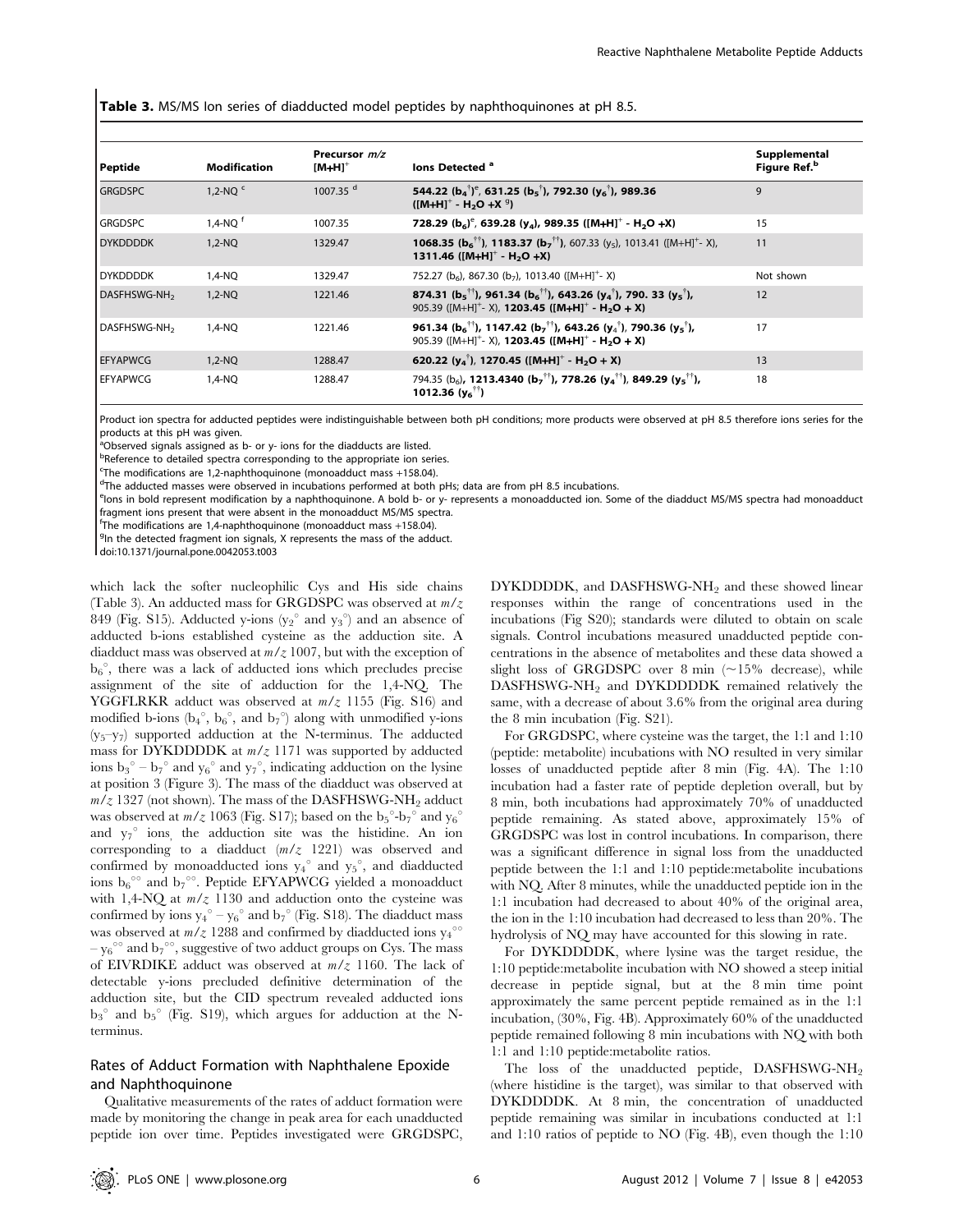

B



Figure 2. MS/MS for adduction of peptide GRGDSPC by NDO ( $m/z$  869.3483). 2A shows the possible y- and b-ions associated with MS fragmentation of the peptide adducted on cysteine. 2B shows the MS/MS spectrum of the adducted peptide acquired with labeled ions for designation. Adducted ions are in bold. Fragmentation patterns were the same when incubations were conducted at either pH 7.4 or 8.5. doi:10.1371/journal.pone.0042053.g002

incubation with NO showed a steeper initial decrease. When incubations were done with NQ at either 1:1 or 1:10 peptide:metabolite, peak areas for the unadducted peptide decreased rapidly leaving about 40% of the peptide after 8 minutes.

Adduct formation was also assessed for the incubations by monitoring the change in peak area of adducted ion over time, as shown in Fig. S22.

#### Preferential Binding to Different Nucleophilic Sites

To assess whether naphthalene reactive metabolites would preferentially adduct different residues, metabolite was added to incubations containing equal concentrations of the model peptides containing a Cys, Lys, or His. Following 8 min incubation with NO, the amount remaining for each unadducted peptide was similar with 40–45% of the peptide remaining. The rate of loss of the lysine (DYKDDDDK) and histidine (DASFHSWG-NH<sub>2</sub>)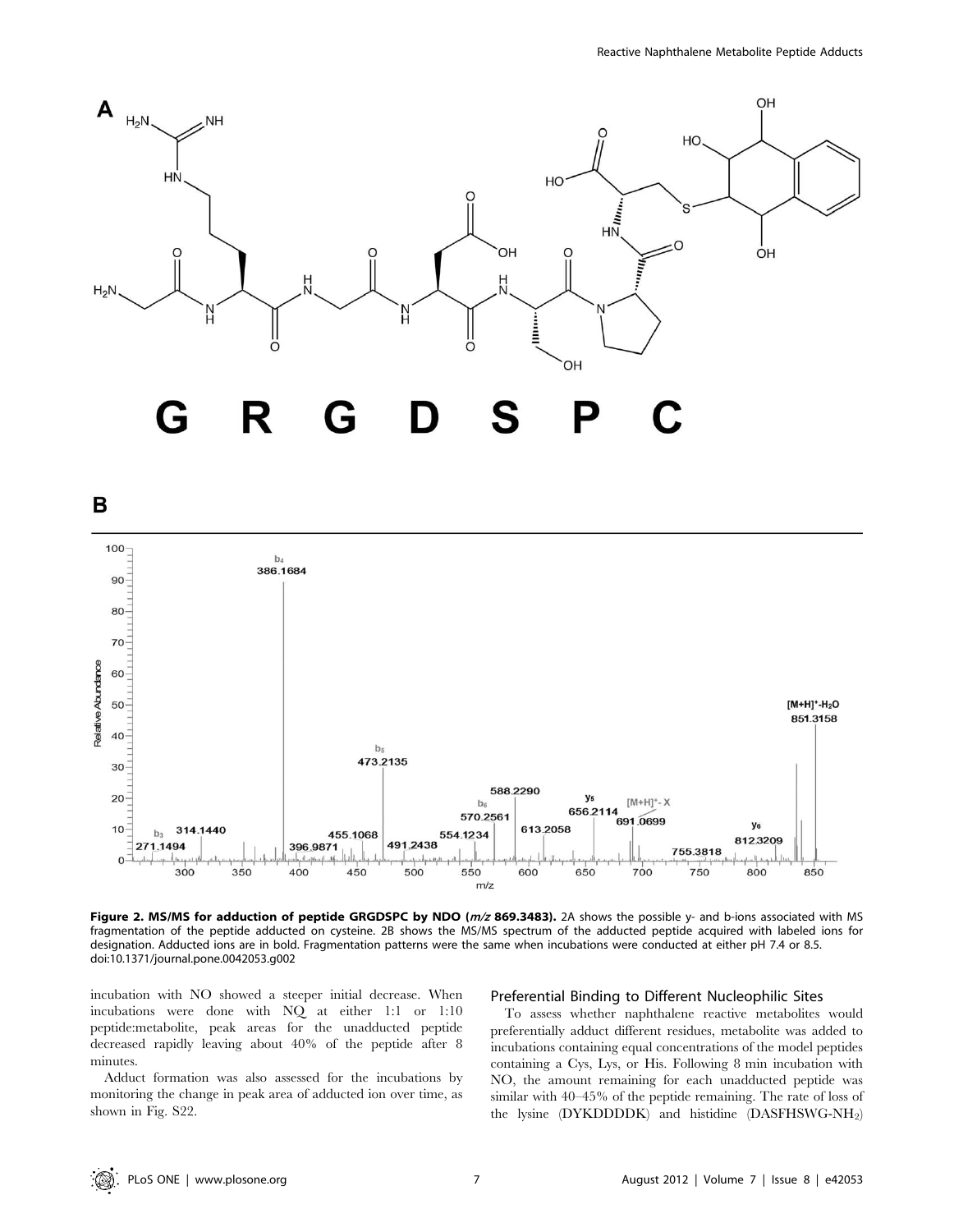

Figure 3. MS/MS for adduction of peptide DYKDDDDK by 1,4-NQ ( $m/z$ 1171.4366). 3A shows the possible y- and b-ions associated with MS fragmentation of the peptide adducted on lysine. 3B shows the MS/MS spectrum of the adducted peptide acquired with labeled ions for designation. Adducted ions are in bold. Fragmentation patterns were the same when samples were incubated at both pH 7.4 and 8.5. doi:10.1371/journal.pone.0042053.g003

700

 $m/z$ 

800

900

peptides was initially much faster than the decrease of the cysteine (GRGDSPC) peptide (Fig. 5A).

والنوابات

500

600

400

 $\Omega$ 

Adduction of the cysteine containing peptide was highly favored in the NQ incubation. While the histidine and lysine containing unadducted peptides were only depleted to about 70% of the initial level, the cysteine containing peptide was depleted to less than 20% over the same time period (Fig. 5B).

#### Discussion

Much of the current insight regarding the importance of electrophile adduction of proteins in cytotoxicity comes from

work on compounds where a single reactive metabolite is generated. In cases where multiple reactive metabolites are produced, our understanding of the relative rates of these processes is far more limited. This is the case with naphthalene where at least four reactive metabolites are generated, including the 1,2-epoxide, the diol epoxide, and both the 1,2- and 1,4 naphthoquinones, but little knowledge of the contribution of these metabolites to the levels of covalent adduct formation exists. If the differences in these metabolites' reactivities with protein residues translate into disparate effects on whether a particular adduct alters the structural or functional properties of

1000

1100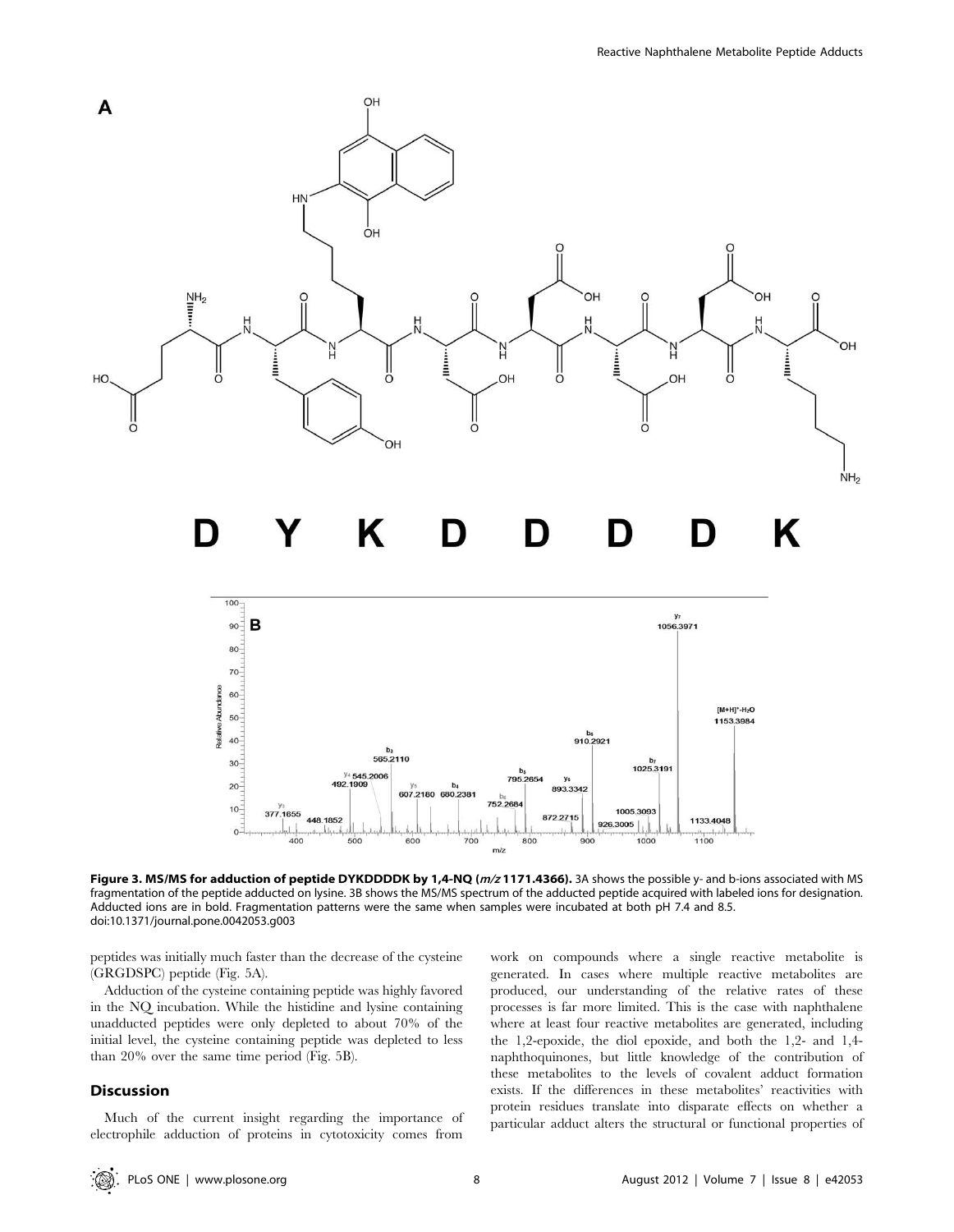

Figure 4. Depletion of unadducted peptides by metabolites. Depletion of GRGDSPC (A), DYKDDDDK (B), and DASFHSWG-NH<sub>2</sub> (C) by reaction with either NO (naphthalene epoxide) or NQ (1,2-naphthoquinone) at two different ratios of peptide: metabolite, 1:1 and 1:10. Depletion of the unadducted peptide was monitored by measuring the peak area of the peptide at each time point. doi:10.1371/journal.pone.0042053.g004

a protein critical to cellular homeostasis, then the overall metabolic disposition of this chemical and inter-individual differences in the enzymes responsible for controlling the formation of these metabolites could substantially influence susceptibility to exposure. Thus, the ultimate goal is to assess the impact of electrophile-derived covalent adducts on protein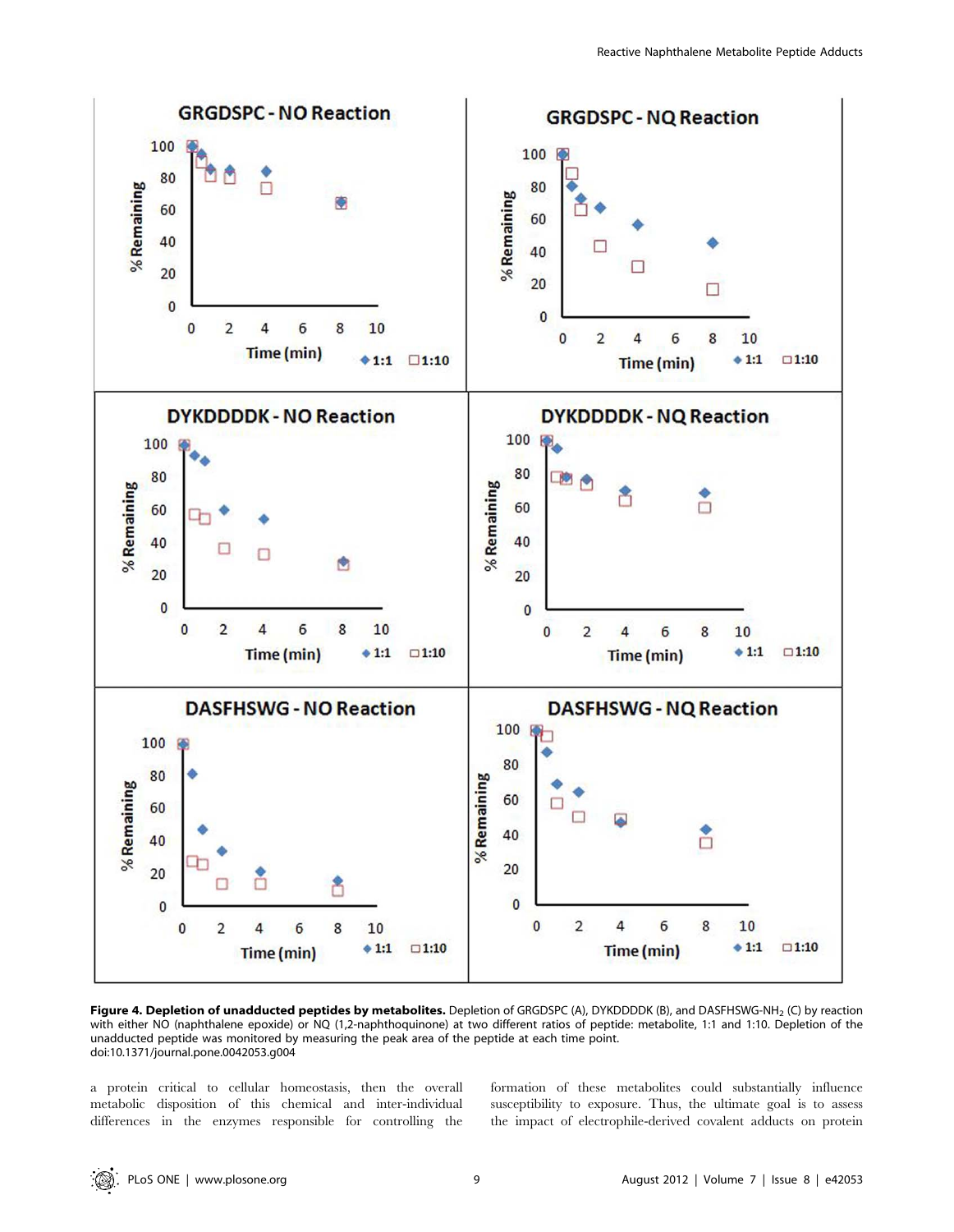

Figure 5. Comparison of peptide binding by metabolite. Comparison of preferential binding between peptides containing different nucleophilic residues (Cys, Lys, and His) in incubations with NO (A) and NQ (B). Degree of preferential binding was monitored by measuring the peak area of the unadducted peptide ion over time. doi:10.1371/journal.pone.0042053.g005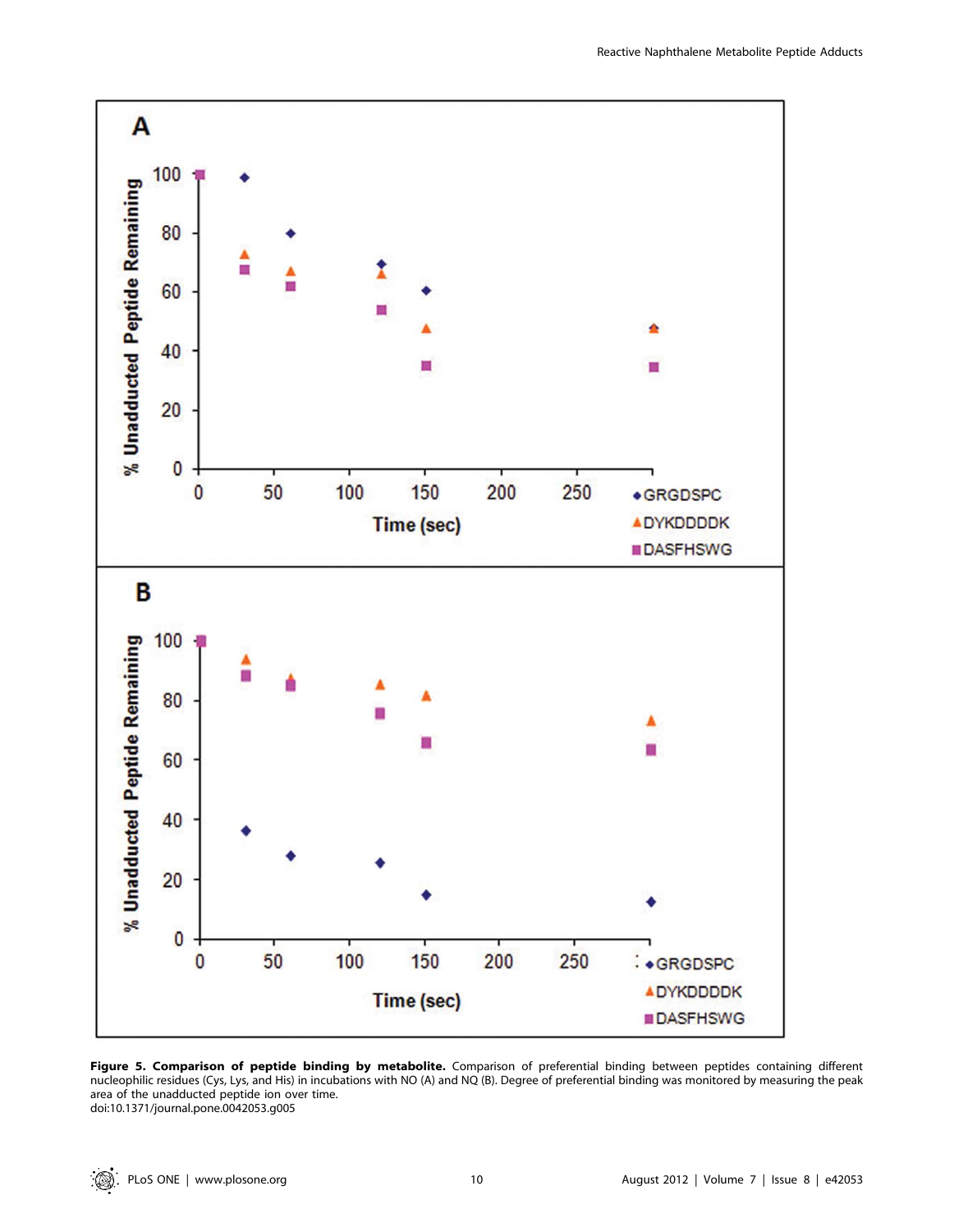structure and function. The first step toward addressing this larger question was to identify residues of reactive metabolite modification and to determine the preference for the epoxide and quinone metabolites on amino acid residues.

ESI-MS/MS was used to identify the predicted amino acid targets of naphthalene reactive intermediates (Fig. 6). All the peptides selected contained at least one nucleophilic amino acid shown previously to be adducted by epoxides and/or quinones [21,22,23]. The peptides were of high purity facilitating spectral interpretation. The truncated sequences containing the adduction sites (DSPC, LRKR, DYKD, DDDK, and FHSW) were found widely in the UniProt database (www.uniprot.org) within biological proteins; DSPC (i.e., P450 2B19, cell division kinase), LRKR (i.e., tyrosine protein kinase, myosin), DYKD (i.e., zinc phosphodiesterase, ubiquitin ligase), DDDK (i.e., serine phosphatase, EGF receptor substrate), and FHSW (i.e., kallikrein, cyclin-dependent kinase). The other two peptides (EFYAPWCG and EIVRDIKE) were from known naphthalene protein targets: actin and protein disulfide isomerase.

It is important to note that electrophilic metabolites do not react with all nucleophilic residues; rather, such interactions occur along a spectrum of reactivity [24]. The softness of a nucleophile is determined by the polarizability of its corresponding valence electrons: the higher the polarizability, the softer the nucleophile. Reactions between electrophiles and nucleophiles of similar softness are kinetically favored because the high energy transition state attained when sharing similar molecular orbitals requires less energy input than if they are dissimilar [25]. This was consistently observed between the naphthoquinones and amines and also contributes to the decreased likelihood of an epoxide to adduct onto the peptide a second time at the N-terminus.

In general, the thiolate of the cysteine is the softest nucleophile in proteins, which makes it the most likely target for the relatively soft naphthalene metabolite electrophiles [12]. Of the two peptides containing cysteine (GRGDSPC and EFYAPWCG), adduction occurred on both with all metabolites at pH 8.5 (Table 4). Whereas adduction was observed between the quinones and GRGDSPC at pH 7.4, no product was detected with the epoxides at pH 7.4. This is likely due to a combination of the reduced amounts of thiolate ion present, the relative reactivity of the quinones compared to the epoxides, and the higher instability of the epoxides at pH 7.4. At pH 7.4, the 1,2-epoxide more rapidly rearranges to 1-naphthol leading to a lower sustained concentration of epoxide at physiological pH. A low  $pK_a$  also correlates to a higher availability of the thiolate anion at pH 7.4 and a lower overall nucleophilicity due to increased thiolate stabilization from electrostatic and polar interactions from the surrounding environment [26]. Because naphthoquinones are more reactive, they compensate for the decreased nucleophilicity of the thiolate. From the rate of formation study at pH 8.5, there was a much faster depletion of GRGDSPC with NQ compared to NO (Fig. 4A). NQ also reacted more rapidly with the cysteine-containing peptide as compared to either the histidine or lysine containing peptides (Fig. 5B).

Adduction was observed on the histidine of DASFHSWG-NH<sub>2</sub> at both pH 7.4 and 8.5 for all metabolites. The adduct stability is likely due to the imidazole moiety being a poor leaving group. The proximal aspartic acid at the N-terminus may have participated with the histidine in a catalytic triad making adduction more feasible [27]. Another explanation is the aspartate acting as an intramolecular base, enhancing removal of a proton from the His side chain.

Reactivity with the lysine-containing peptides varied. Whether the lack of NO adduct formation on EIVRDIKE and YGGFLRKR was related to a low reaction rate of the epoxide with the peptides or whether the adducted peptides could not be readily detected in the mass spectrometer was unclear. The absence of NO adducts is partially supported by the direct influence of a protein's microenvironment where it has been shown that  $pK_a$  plays the dominant role in determining the reactivity of Lys side chains towards electrophiles [28]. In YGGFLRKR, the lysine was flanked by two adjacent arginines  $(pK_a = 12.5)$ , while in EIVRDIKE, the lysine residue was next to glutamic acid ( $pK_a$  = 4.8). Charges from either highly acidic or highly basic neighbors can influence an adduction. With YGGFLRKR, the presence of the arginines may have decreased the reactivity of the Lys side chain. Likely because of this, a Lys adduction was not kinetically favored and binding occurred preferentially at the N-terminus for YGGLFRKR with the other three metabolites. With EIVRDIKE, adduction by the naphthoquinones did not favor Lys either. With DYKDDDDK, adduction was observed under all conditions. Because the only major difference between this peptide and the others were flanking amino acids, this further validates the significant contribution of the microenvironment to the occurrence of an adduction.

Our studies suggest that the naphthoquinones are more reactive than the epoxides based on the range of detectable adducts as well as the presence of diadducts and a triadduct. Half of the peptides investigated did not react with either epoxide when reactions were done at physiologic pH; adducted products were observed with both naphthoquinones for all peptides when incubated at pH 7.4 and 8.5. The presence of the metabolites in large excess to the peptides was expected to enhance the likelihood of diadduct and triadduct formation, but multiple adductions on the same peptide were not detected with the epoxides, possibly due to a difference in the thermodynamic ''softness'' as mentioned previously [24]. The results of the current study are consistent with previously published work suggesting that the naphthoquinones are more reactive with proteins than the epoxide metabolites [29].

The time course disappearance of the unadducted peptide was measured in incubations containing 1:1 and 1:10 ratios of the peptide to metabolite to obtain an appreciation of the relative rates of reaction of epoxides and quinones with the various nucleophilic sites. LC-MS with SIM was utilized to provide high selectivity for the distinction of peptide peaks from background noise and neighboring peaks, which allowed direct comparison of peptide peak areas between different runs. The initial rates of reaction of NO with both DASFHSWG-NH2 and DYKDDDDK had faster depletions in incubations containing a 1:10 ratio of peptide to metabolite than with those containing a 1:1 ratio. After 8 minutes, the unadducted peptides were almost completely depleted at both peptide: metabolite ratios, suggesting that the epoxide had saturated the available sites (Fig. 4B and C). No significant differences in the rates of unadducted peptide loss were observed in incubations of 1,2-NQ with these peptides at either the 1:1 or 1:10 peptide: metabolite ratios. Only about 50% of the peptides were lost during the 8 min incubation and this may reflect the relative instability of 1,2-NQ in aqueous solutions. Another explanation could be that the NQ formed initially are in the reduced form and can be oxidized by unreacted NQ, leading to depletion of free NQ and yielding quinonoid adducts.

Most of the studies outlined here were performed using peptide to metabolite ratios (1:10) that are likely to be higher than those observed in target cells in vivo. Crude estimates based on the overall formation of adducts in incubations of target tissue subcompartments have yielded overall reactive metabolite binding in the range of 1–4 nmoles/mg protein, depending on the tissue [30]. If the average protein mass of 50 kDa is assumed, this would yield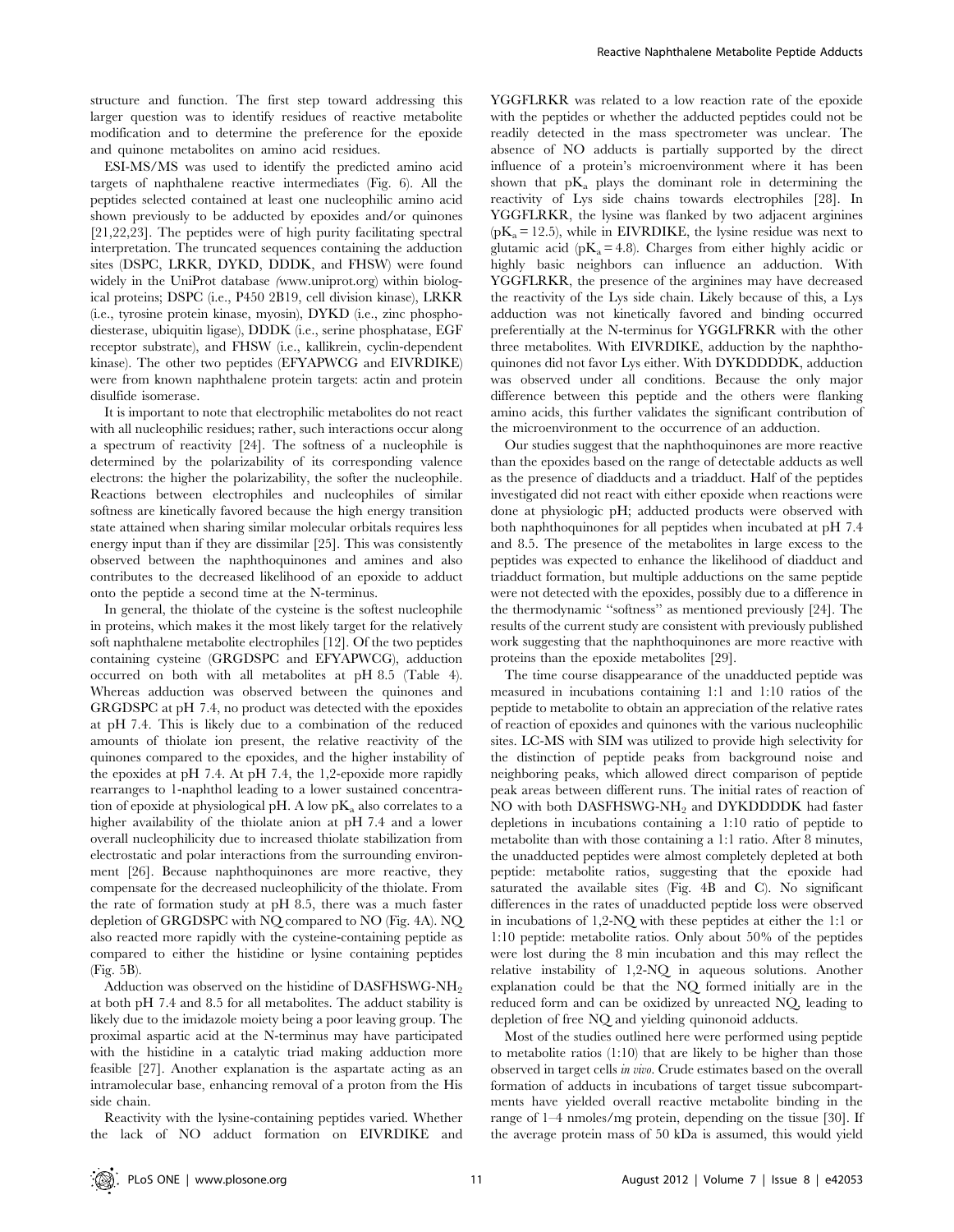

## 1,4-Naphthoquinone Adducts

Figure 6. Structures of the predicted adducts. The products of adduct formation with epoxides were the result of  $S_N 2$  reactions while the products of adducts formed with naphthoquinones were the result of Michael Addition reactions. doi:10.1371/journal.pone.0042053.g006

specific activities of between 0.05 and 0.2 nmoles reactive metabolite bound/nmole protein, far lower than the ratios used here. However, our earlier work has shown that there is a reasonable degree of selectivity in adduct formation and so the specific activity of adducted proteins is likely to be much greater than the 0.05 to 0.2 nmoles/mg calculated above [31]. Moreover, as shown by the data in Figure 4, the ratios of reactants did not strongly influence the rates of reaction when peptide: metabolite ratios were increased from 1:1 to 1:10. Finally, more recent studies monitoring adducted proteins in the urine [32] indicated that the specific activities of adducted proteins in the urine is 5–10 fold higher than observed in target tissues.

In experiments to evaluate possible competition which might occur when multiple nucleophilic amino acids were present in a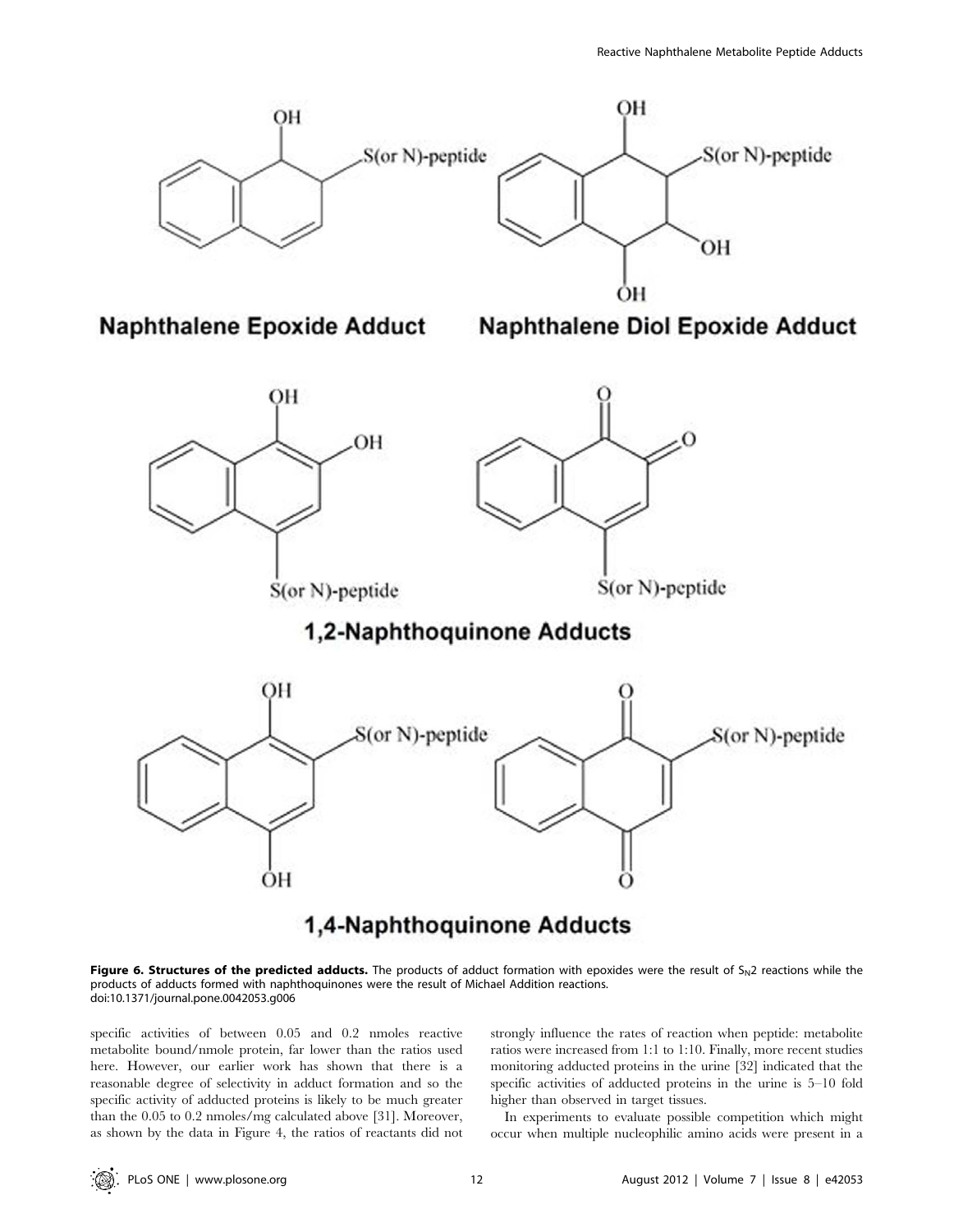#### Table 4. Sites of Adduction.

|                   | рH                                                                                |                                                                                   |  |  |  |
|-------------------|-----------------------------------------------------------------------------------|-----------------------------------------------------------------------------------|--|--|--|
| <b>Metabolite</b> | 7.4                                                                               | 8.5                                                                               |  |  |  |
| <b>NO</b>         | DYKDDDDK*, DASFHSWG-NH <sub>2</sub> , EFYAPWCG                                    | GRGDSPC, DYKDDDDK*, DASFHSWG, EFYAPWC*G                                           |  |  |  |
| <b>NDO</b>        | DYKDDDDK, DASFHSWG-NH <sub>2</sub> , EFYAPWCG                                     | GRGDSPC, N-YGGFLRKR, DYKDDDDK, DASFHSWG-NH <sub>2</sub> ,<br><b>EFYAPWCG</b>      |  |  |  |
| 1,2NQ             | GRGDSPC, N-YGGFLRKR, DYKDDDDK, DASFHSWG-NH <sub>2</sub> ,<br>EFYAPWCG, N-EIVRDIKE | GRGDSPC, N-YGGFLRKR, DYKDDDDK, DASFHSWG-NH <sub>2</sub> ,<br>EFYAPWCG, N-EIVRDIKE |  |  |  |
| 1,4NQ             | GRGDSPC, N-YGGFLRKR, DYKDDDDK, DASFHSWG-NH <sub>2</sub> ,<br>EFYAPWCG, N-EIVRDIKE | GRGDSPC, N-YGGFLRKR, DYKDDDDK, DASFHSWG-NH <sub>2</sub> ,<br>EFYAPWCG, N-EIVRDIKE |  |  |  |

Sites of adduction deduced for each peptide.

\*represents an undetermined site of adduction. Diadducts and triadduct formed during reactions conducted at pH 8.5 were also formed at pH 7.4.

doi:10.1371/journal.pone.0042053.t004

mixture, model peptides which contained cysteine, lysine or histidine residues were reacted with NO or 1,2-NQ. Although some differences in rates of loss of unmodified peptide were noted particularly between 1,2-NQ and the cysteine-containing peptide compared to the lysine- and histidine-containing peptides, these experiments likely do not recapitulate the cellular milieu where the secondary and tertiary structure of proteins and proximity to hydrophobic amino acids and/or to basic amino acids such as arginine may dramatically alter reaction rates with electrophiles [26]. Indeed, recent work with protein disulfide isomerase and actin demonstrate relatively high selectivity for modification of specific cysteines, lysines and histidines by both epoxide and quinone metabolites of naphthalene [33].

The results of the current studies are consistent with previous findings showing epoxide binding to sulfur nucleophiles was minor relative to binding by the 1,2-naphthoquinone in Clara cell incubations with naphthalene [34]. In naphthalene-treated mice, 1,4-NQ adducts were more abundant than NO adducts in all tissue samples studied, with the lung carrying the highest NQ load [35]. In contrast, Waidyanatha and Rappaport showed NOalbumin and hemoglobin adducts were more abundant than NQ adducts in vivo [12,36]. Therefore, the relative amounts of metabolite bound covalently to proteins in vivo are dependent upon concentrations formed intracellularly, on the availability of cellular protein targets, as well as on the detoxification of reactive intermediates such as NO hydrolysis and GSH conjugation. Although the current work confirmed the target amino acids, additional studies are necessary to determine the relative proportions of epoxides, diol epoxides, and quinones bound to proteins in vivo.

This current work characterized both epoxide and quinone adducts with model peptides and these data have been critical to the interpretation of adducted proteins and peptides eliminated in the urine of naphthalene-treated animals in ongoing studies in the laboratory. Understanding the reaction of naphthalene metabolites with biological molecules is critical to delineating the mechanisms by which this chemical leads to the loss of cellular homeostasis. However, rapid adduct formation with a given residue does not imply inherent toxicological significance. Rather, it is the role of the residue in protein structure or function and the resulting disruptive consequences of adduction that determine the relevance of an adduct. Accordingly, additional work which focuses on verifying the sites of adduction in vivo as well as investigation into the functional consequences of adduction is underway.

#### Supporting Information Available

MS/MS spectra of model peptide adduct products not already shown as figures are presented with corresponding b- and y- ions. Each figure presents either a spectral comparison between the nonadducted parent and the monoadduct, the monoadduct and the diadduct, or the nonadducted parent, the monoadduct, and the diadduct. The  $m/z$  of the parent peptide is given along with the corresponding MS/MS fragmentation. Adducted ions (modified by a metabolite) are labeled in bold, nonadducted ions are not.  $[M+H]^+$  is representative of the nonadducted parent peptide;  $[M+H]^+$  is representative of the monoadducted parent peptide.  $#$ is representative of modification by naphthalene epoxide (NO).  $\psi$ is representative of modification by naphthalene diol epoxide (NDO). { is representative of modification of 1,2-naphthoqinone  $(1,2NQ)$ . is representative of modification by 1,4-naphthoquinone (1,4NQ). Although spectra were acquired for both pHs, because spectra were closely similar, only spectra acquired at pH 8.5 are given.

Other supporting figures include standard curves and rate of formation. A table presenting mass errors (ppm) is also provided.

#### Supporting Information

**Figure S1** MS/MS of peptide [GRGDSPC] at  $m/z$  691.2826 (A) and adduct [GRGDSPC + NO] at  $m/z$  835.3408 (B). (DOCX)

Figure S2 MS/MS of peptide [DYKDDDDK] at  $m/z$ 1013.4058 (A) and adduct [DYKDDDDK + NO] – H<sub>2</sub>O at  $m/$  $z$  1139.4510 (B). (DOCX)

**Figure S3** MS/MS of peptide [DASFHSWG-NH<sub>2</sub>] at  $m/z$ 905.3878 (A) and adduct [DASFHSWG-NH<sub>2</sub>+ NO] at  $m/z$ 1049.4487 (B).

(DOCX)

**Figure S4** MS/MS of peptide [EFYAPWCG] at  $m/z$  972.3920 (A) and adduct [EFYAPWCG + NO] at  $m/z$  1116.4995 (B). (DOCX)

**Figure S5** MS/MS of peptide [YGGFLRKR] at  $m/z$  996.5738 (A) and adduct [YGGFLRKR + NDO] at  $m/z$  1174.6365 (B). (DOCX)

Figure S6 MS/MS of peptide [DYKDDDDK] at  $m/z$ 1013.4058 (A) and adduct [DYKDDDDK + NDO] at  $m/z$ 1191.4680 (B).

(DOCX)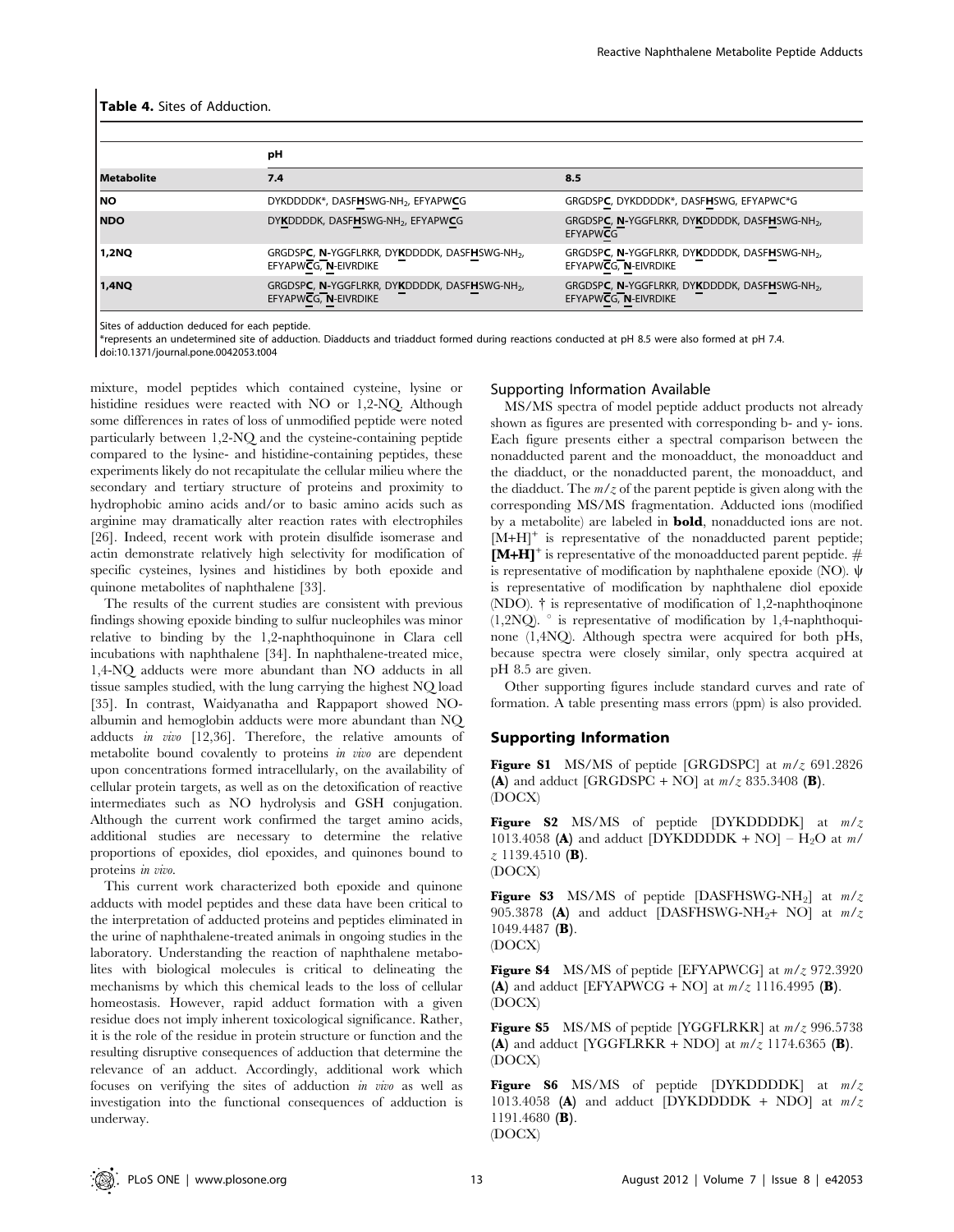Figure S7 MS/MS of peptide [DASFHSWG-NH<sub>2</sub>] at  $m/z$ 905.3900 (A) and adduct [DASFHSWG-NH<sub>2</sub>+ NDO] at  $m/z$ 1083.4537 (B). (DOCX)

**Figure S8** MS/MS of peptide [EFYAPWCG] at  $m/z$  972.3920 (A) and adduct [EFYAPWCG + NDO] at  $m/z$  1150.4550 (B). (DOCX)

Figure S9 MS/MS of peptide [GRGDSPC +1,2NQ] monoadduct at  $m/z$  849.3181 (A) and [GRGDSPC +1,2NO] diadduct  $m/z$  1007.3465 (B) and [GRGDSPC +1,2NQ] triadduct  $m/z$ 1165.3826 (C). (DOCX)

**Figure S10** MS/MS of peptide [YGGFLRKR] at  $m/z$  996.5738 (A) and adduct [YGGFLRKR +1,2NO] at  $m/z$  1154.6139 (B). (DOCX)

Figure S11 MS/MS of peptide [DYKDDDDK +1,2NQ] monoadduct at  $m/z$  1171.4382 (A) and [DYKDDDDK +1,2NQ] diadduct at  $m/z$  1329.4729 (B). (DOCX)

**Figure S12** MS/MS of peptide  $[DASFHSWG-NH<sub>2</sub>+1,2NQ]$ monoadduct at  $m/z$  1063.4248 (A) and [DASFHSWG-NH<sub>2</sub>+1,2NQ] diadduct at  $m/z$  1221.4593 (**B**). (DOCX)

Figure S13 MS/MS of peptide [EFYAPWCG +1,2NO] monoadduct at  $m/z$  1130.4287 (A) and [EFYAPWCG +1,2NO] diadduct at  $m/z$  1288.4655 (B). (DOCX)

**Figure S14** MS/MS of peptide [EIVRDIKE] at  $m/z$  1001.5626 (A) and adduct [EIVRDIKE +1,2NQ] at  $m/z$  1159.5993 (B). (DOCX)

Figure S15 MS/MS of peptide [GRGDSPC +1,4NQ] monoadduct at  $m/z$  849.3167 (A) and [GRGDSPC +1,4NQ] diadduct at  $m/z$  1007.3466 (B). (DOCX)

#### References

- 1. Liebler DC (2008) Protein damage by reactive electrophiles: Targets and consequences. Chem Res Toxicol 21: 117–128.
- 2. Tang W, Lu AY (2010) Metabolic bioactivation and drug-related adverse effects: current status and future directions from a pharmaceutical research perspective. Drug Metab Rev 42: 225–249.
- 3. Roberts SA, Price VF, Jollow DJ (1990) Acetaminophen structure-toxicity studies: in vivo covalent binding of a nonhepatotoxic analog, 3-hydroxyacetanilide. Toxicol Appl Pharmacol 105: 195–208.
- 4. Obach RS, Kalgutkar AS, Soglia JR, Zhao SX (2008) Can in vitro metabolismdependent covalent binding data in liver microsomes distinguish hepatotoxic from nonhepatotoxic drugs? An analysis of 18 drugs with consideration of intrinsic clearance and daily dose. Chem Res Toxicol 21: 1814–1822.
- 5. Humphreys WG (2011) Overview of strategies for addressing BRIs in drug discovery: Impact on optimization and design. Chem Biol Interact 192: 56–59.
- 6. Hanzlik RP, Koen YM, Theertham B, Dong Y, Fang J (2007) The reactive metabolite target protein database (TPDB)–a web-accessible resource. BMC Bioinformatics 8: 95.
- 7. Liu J, Li Q, Yang X, van Breemen RB, Bolton JL, et al. (2005) Analysis of protein covalent modification by xenobiotics using a covert oxidatively activated tag: raloxifene proof-of-principle study. Chem Res Toxicol 18: 1485–1496.
- 8. Dennehy MK, Richards KA, Wernke GR, Shyr Y, Liebler DC (2006) Cytosolic and nuclear protein targets of thiol-reactive electrophiles. Chem Res Toxicol 19: 20–29.

Figure S16 MS/MS of peptide [YGGFLRKR] at  $m/z$  996.5738 (A) and adduct [YGGFLRKR +1,4NQ] at  $m/z$  1154.6133 (B). (DOCX)

Figure S17 MS/MS of peptide [DASFHSWG +1,4NO] monoadduct at  $m/z$  1063.4237 (A) and [DASFHSWG +1.4NO] diadduct at  $m/z$  1221.4593 (B). (DOCX)

Figure S18 MS/MS of peptide [EFYAPWCG +1,4NQ] monoadduct at  $m/z$  1130.4287 (A) and [EFYAPWCG +1,4NQ] diadduct at  $m/z$  1288.4655 (B). (DOCX)

**Figure S19** MS/MS of peptide [EIVRDIKE] at  $m/z$  1001.5626 (A) and adduct [EIVRDIKE +1,4NQ] at  $m/z$  1159.5993 (B). (DOCX)

**Figure S20** Plots of areas for  $[M + H]$ <sup>+</sup> ions vs. concentration using selected ion monitoring for nonadducted parent peptide. Different dilutions of unadducted peptide were prepared as described in materials and methods. (DOC)

Figure S21 Ion monitoring of depletion of unadducted control ([M+H] <sup>+</sup> ) peptide over time; measurement of peak ion area. (DOC)

Figure S22 Rate of adduct formation for individual incubations for GRGDSPC (A), DASFHSWG (B), and DYKDDDDK (C). (DOC)

Table S1 PPM errors of adduct ions observed. (DOC)

#### Acknowledgments

Mass spectrometric analysis was performed at the Campus Mass Spectrometry Facilities, University of California Davis.

#### Author Contributions

Conceived and designed the experiments: NP DM AB. Performed the experiments: NP WJ. Analyzed the data: NP WJ AJ AB. Contributed reagents/materials/analysis tools: NP DM WJ AB. Wrote the paper: NP AB.

- 10. Chao YC, Kupper LL, Serdar B, Egeghy PP, Rappaport SM, et al. (2006) Dermal exposure to jet fuel JP-8 significantly contributes to the production of urinary naphthols in fuel-cell maintenance workers. Environ Health Perspect 114: 182–185.
- 11. National Toxicology Program (2000) NTP Technical Report on the Toxicology and Carcinogenesis of Naphthalene in F344/N Rats Naphthalene, NTP TR 500.
- 12. Waidyanatha S, Rappaport SM (2008) Hemoglobin and albumin adducts of naphthalene-1,2-oxide, 1,2-naphthoquinone and 1,4-naphthoquinone in Swiss Webster mice. Chem Biol Interact 172: 105–114.
- 13. Miller MG, Rodgers A, Cohen GM (1986) Mechanisms of toxicity of naphthoquinones to isolated hepatocytes. Biochem Pharmacol 35: 1177–1184.
- 14. Cho M, Chichester C, Morin D, Plopper C, Buckpitt A (1994) Covalent Interactions of Reactive Naphthalene Metabolites with Proteins. J Pharmacol Exp Ther 269: 881–889.
- 15. Hettick JM, Siegel PD (2011) Determination of the toluene diisocyanate binding sites on human serum albumin by tandem mass spectrometry. Anal Biochem 414: 232–238.
- 16. Kristiansson MH, Lindh CH, Jonsson BA (2003) Determination of hexahydrophthalic anhydride adducts to human serum albumin. Biomarkers 8: 343– 359.
- 17. Ikehata K, Duzhak TG, Galeva NA, Ji T, Koen YM, et al. (2008) Protein targets of reactive metabolites of thiobenzamide in rat liver in vivo. Chem Res Toxicol 21: 1432–1442.